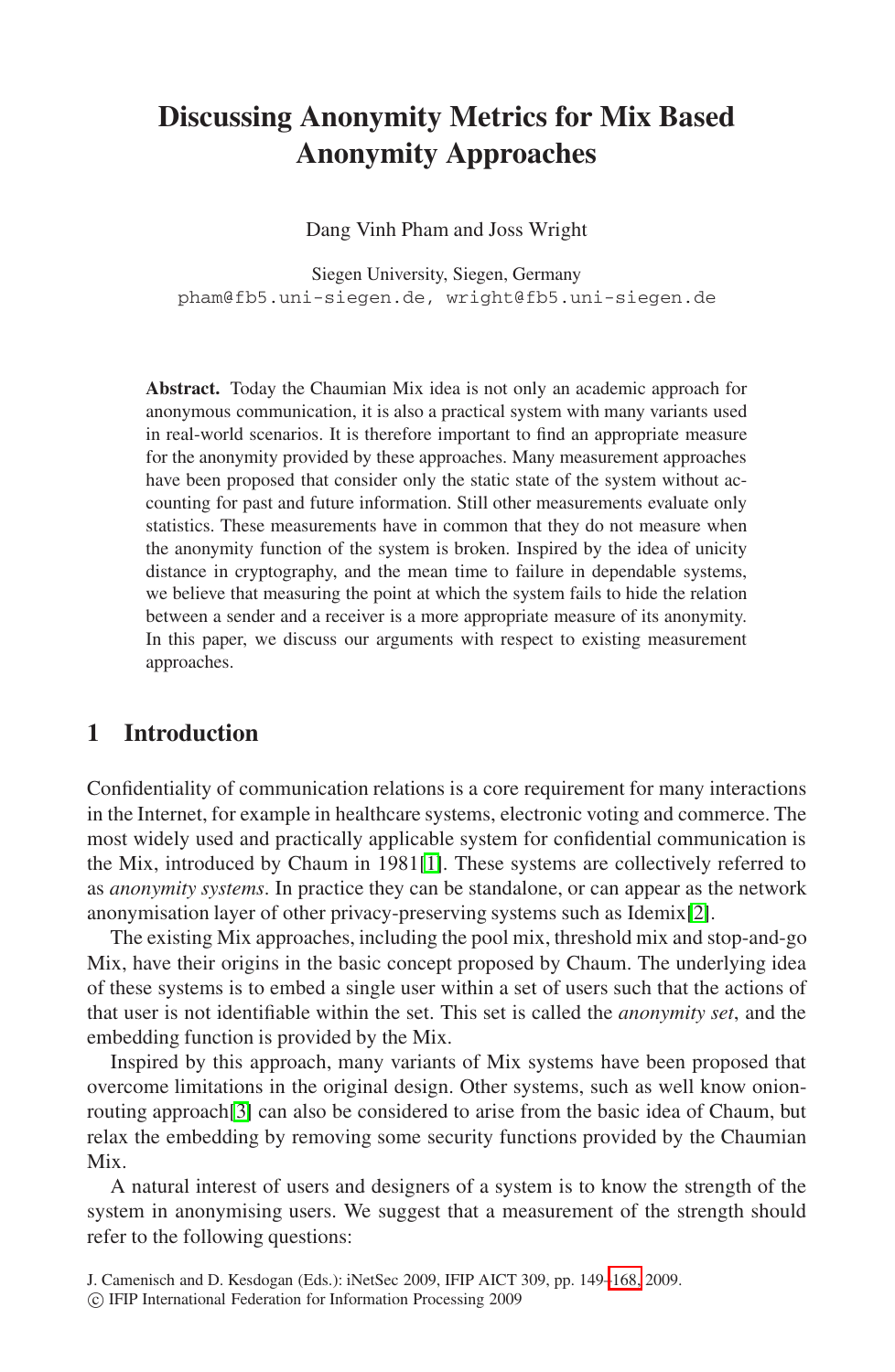- 150 D.V. Pham and J. Wright
	- **–** How long does it take on average to reveal a communication relation?
- **–** How hard it is to break the anonymity function?

The first question can be considered as taking an information theoretic view, while the second is complexity theoretic. In the first case we are inspired by the mean time to failure in dependable systems, and by Shannon's unicity distance[4] in cryptography. In the second model the unicity distance measures the average number of bits that an attacker must learn to uniquely identify a message by by examination of the cipher text. This number represents how many cipher text characters must be collected by the attacker in order to identify the message unambiguously. The unicity distance is an information theoretic measurement of the strength of a cryptography system with respect to:

- **–** the structure of the system, including the domain of the plaintext, ciphertext and the key.
- **–** the redundancy of the source language.

Applying this concept to anonymity we wish to find the mean number of observations that must be made by an attacker in order to uniquely identify a communication relationship between two parties. This measurement is with respect to:

- **–** the structure of the system, including the domain of senders and receivers, and the size of the anonymity set generated by the system.
- **–** the redundancy of communication by the user.

The second complexity theoretic question results from the idea of security measurement in public key encryption systems. A system is considered to be practically secure if it is *computationally hard* to break. In the case of an anonymity system we are interested in how much computational effort is required to uniquely link a sender to its recipient, given that it is possible in an information theoretic sense.

Our idea is supported by the existing research based on the hitting-set attack[5, 6, 7], an algorithm that can be applied against Mixes under the assumption of a passive attacker that only observes the input and output of the system. The hitting-set attack enables us to see how the set of possible communication part[ne](#page-18-0)[rs o](#page-18-1)f a user decreases information is gained from observing the sets of possible com[muni](#page-18-2)cations relationships. We suggest to model this process of information gain to obtain an appropriate information theoretic measurement for the strength of the system. A complexity theoretic measurement then naturally results from analysing the complexity of the hitting-set attack.

Since all other Mix based approaches are variants of the Chaumian Mix, we believe that our measurement idea can be further adapted to the other variants. In contrast, we argue that approaches that do not incorporate the knowledge of the attacker like [8, 9], or that rely only on statistical evaluations, such as the statistical disclosure attack[10] are less appropriate as an anonymity measurement.

We will now define the basic concepts on which later work in this paper relies.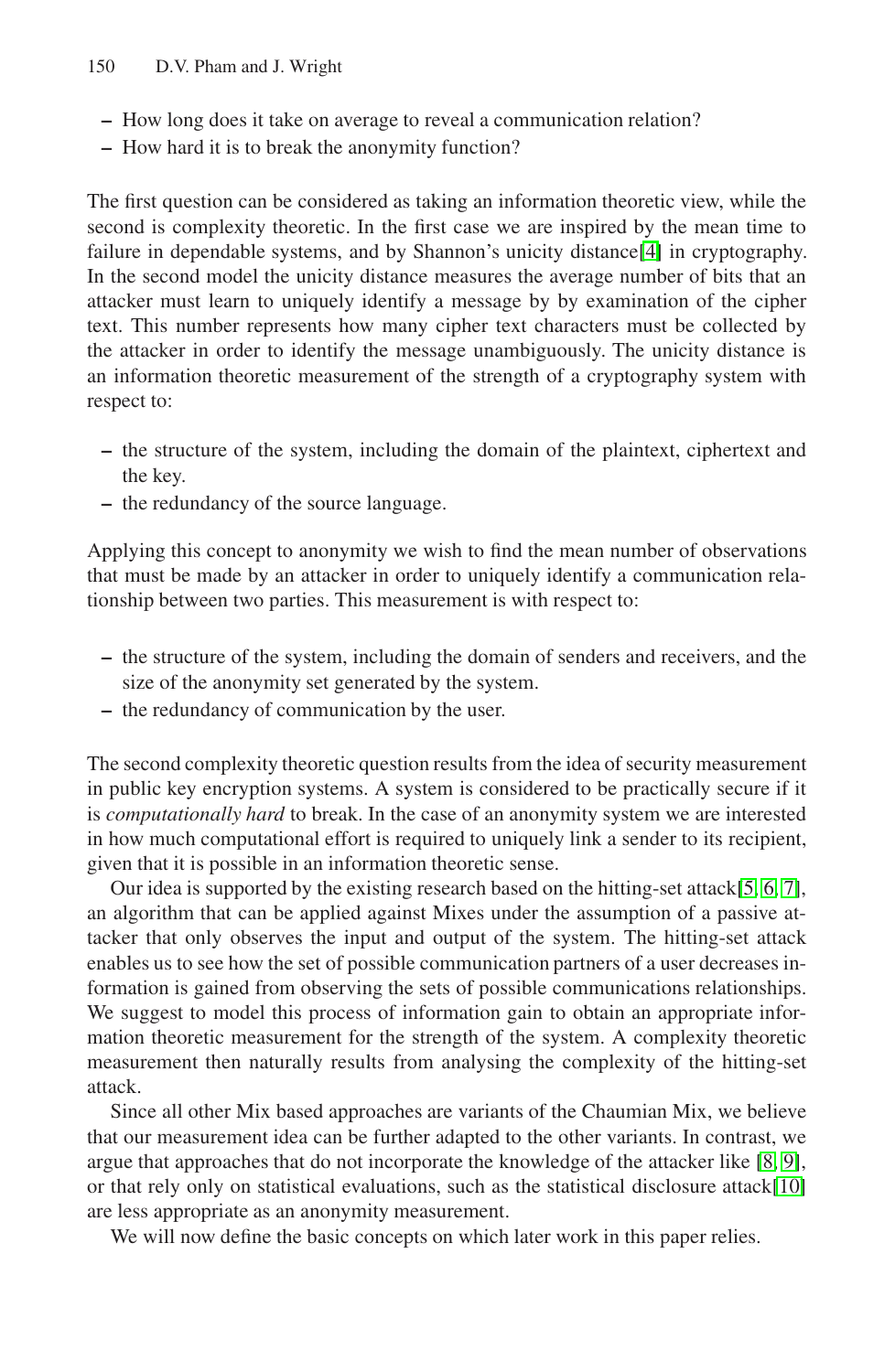### **2 The Mix Model**

<span id="page-2-0"></span>We introduce here a formal definition of the Mix model as described in [6], based on the original design introduced in [1].



**Fig. 1.** Formal model

Figure 1 shows the basic components of this technique, consisting of a set of senders,  $S$ ; a set of recipients,  $R$ ; and a Mix node. All senders in  $S$  communicate with the Mix, and the Mix itself communicates with all recipients in  $R$  via a network of secure and reliable channels. A secure reliable channel ensures against loss or duplication of transmitted messages and guarantees authenticity, integrity and confidentiality of transmitted messages. The users and the Mix transmit messages using the following protocols:

- **User Protocol.** Users prepare messages by padding them to constant length, with longer messages split over multiple chunks. Each message is then encrypted twice with one time pads. The first layer of encryption uses a shared secret between the sender and the intended recipient, the second layer employs a shared secret between the sender and the Mix. The doubly-encrypted messages are then sent to the Mix.
- **Mix Protocol.** A Mix collects a *batch* of b messages from distinct users and then decrypts [the](#page-18-3)[se](#page-17-0) [mes](#page-18-4)sages. The [dec](#page-18-4)rypted messages are then output from the mix according to a non-order preserving function such as random delay or lexicographical sorting. The output is broadcast to all recipients. Incoming packets are also compared against formerly received messages in order to reject any duplicates.

The Mix technique described above can perfectly hide the communication relationships between senders and recipients of messages from everybody but the Mix and message senders. If the protocol is applied in fixed time slots, with each user required to supply a fixed number of messages per batch, the act of sending or receiving can itself be hidden[11, 1, 12]. [Pfi](#page-18-5)tzmann[12] states that this Mix technique provides information-theoretic anonymity and unobservability based on complexity theoretic secure cryptography.

### **2.1 The Pure Mix Technique**

The "perfect" anonymity solution discussed above makes use of dummy messages and a broadcast function. Even though this solution can provide perfect anonymity it is not practical in large networks such as the Internet, as justified in [6]. As a consequence, most current implementations and solutions use a variant of the perfect Mix solution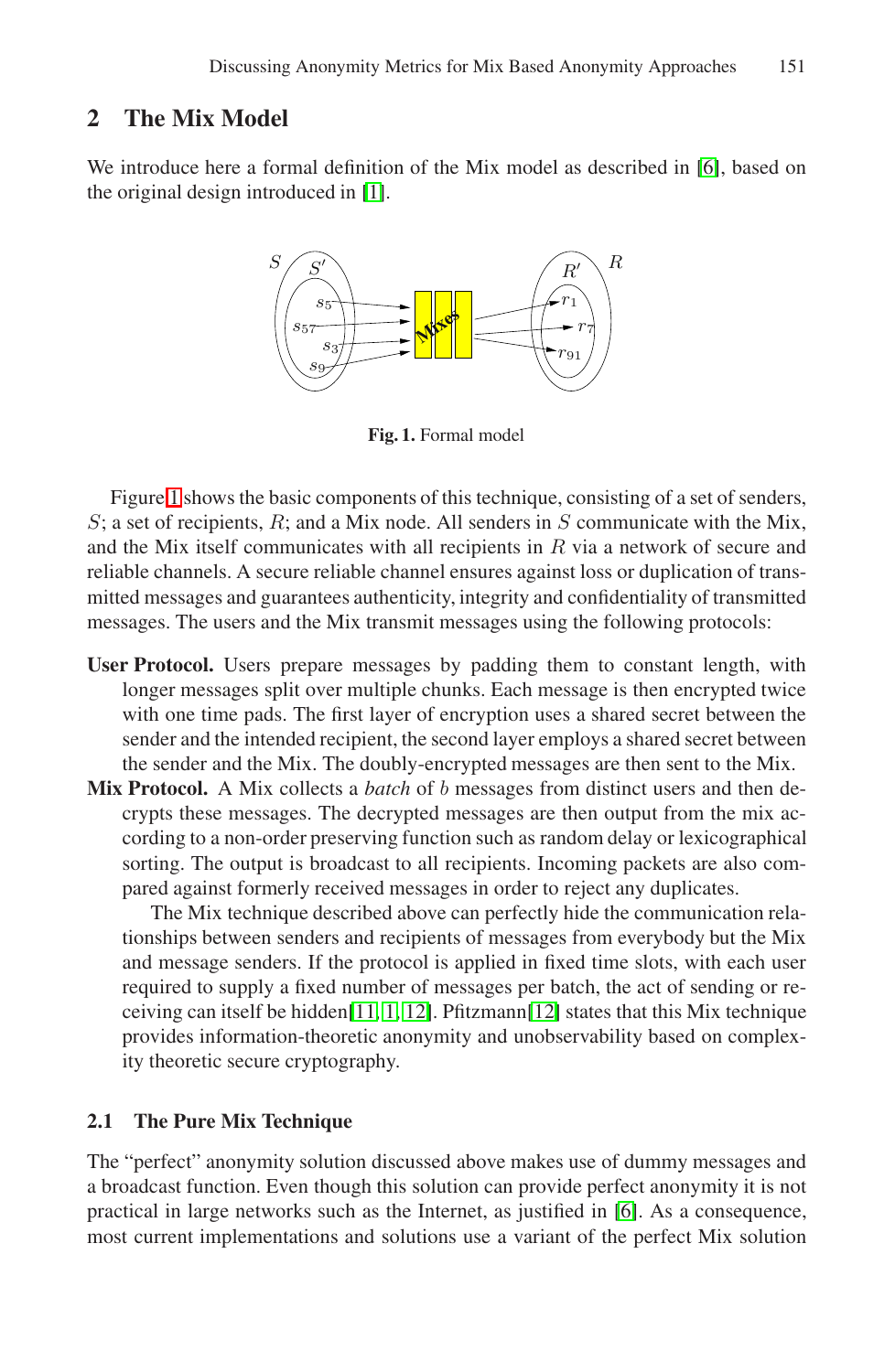by omitting either dummy messages or the broadcast function. We refer to these more practical approaches as *pure* Mix techniques.

Since the pure Mix is not information theoretically secure, the question arises: how much information is leaked by such a technique? Equivalently: how much information must be obtained to break the anonymity provided by these techniques? In order to measure the non-protocol specific anonymity provided by this technique we assume a *passive attacker*. This attacker gains knowledge only by observing sets of senders and receivers at each round of communication. To give the attacker the ability to observe the entire set of senders and receivers we additionally assume that he is *global*. We thus assume a common attacker model for analysis of anonymity systems: the *global passive attacker*.

We consider all approaches in this paper in the context of the pure Mix, which is the basic model underlying the threshold Mix. Our model is general as other Mix techniques, such [as](#page-2-0) the pool Mix, can easily be modelled by a threshold Mix as shown in [13].

We will use the following formal model of a pure Mix and information leakage for our analysis:

### *Formal Model of the Pure Mix Technique*

- **–** A communication system consists of a set of *senders*, S; a set of *recipients*, R; and a Mix node as shown in Figure 1. If a sender,  $s \in S$ , communicates with a recipient,  $r \in R$ , then we say that s and r are *peer partners*. If the roles of sender and receiver need to be distinguished then we say that s is a *peer sending partner* of r, and r is a *peer recipient partner* of s.
- **–** In each *communication round*, consisting of the collection of messages by the Mix and the forwarding of messages to their recipients via the Mix protocol, a subset  $S' \subseteq S$  of all senders S send a message to their peer partners. Let  $R' \subseteq R$  be the set of intended recipients. In this model we do not consider dummy messages to hide sending and receiving actions.
- **–** The size of the *sender anonymity set* is  $|S'| = b$ , where  $1 < b \le |S| = n$ .
- $\blacksquare$  The size of the *recipient anonymity set* is  $|R'| \leq b$  since each sender sends exactly one message and several senders may communicate with the same recipient. The size of the recipient set is  $|R| = N$ .
- **–** The information leakage X available to an attacker in a communication round consists [of](#page-18-6) the pair  $(S', R')$  $(S', R')$  $(S', R')$  of peer senders and receivers.

### **3 Unicity Distance**

### **3.1 Unicity Distance and Secrecy**

In 1949, in order to measure the theoretical secrecy of cryptographic algorithms, Shannon introduced the concept of *unicity distance*[4, 14]. In the work, a cipher is considered abstractly as a set of mappings from a plain text domain, D*plain*, to a cipher text domain, D*cipher* . Each individual mapping is determined by a cryptographic key, and the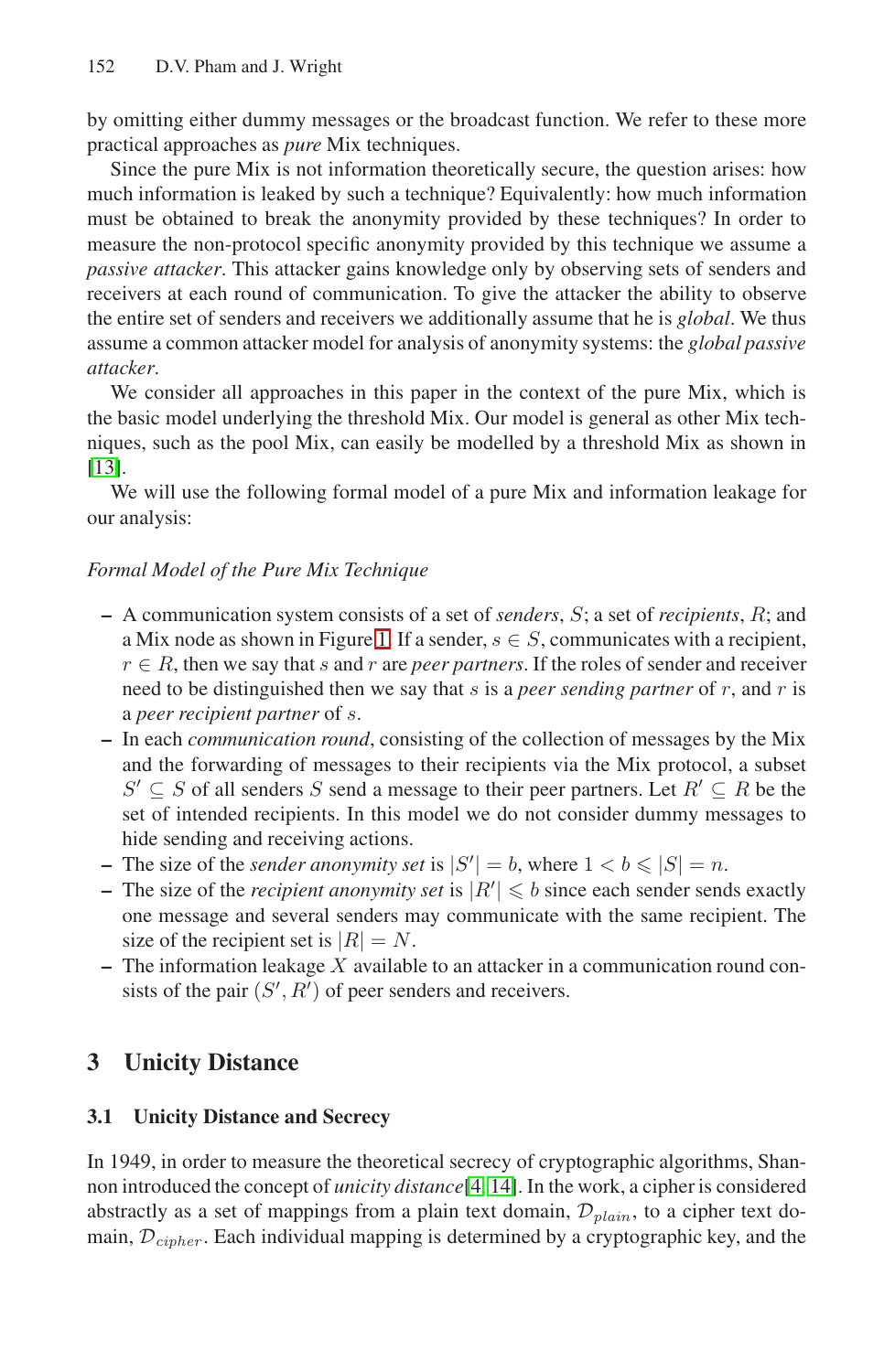set of possible mappings between D*plain* and D*cipher* is determined by the key space  $\mathcal{D}_{key}$ .

In this measurement, Shannon considers the possible plaintext messages that could be mapped to a given ciphertext. It is assumed that the attacker is passive and can observe the cipher text, and that he has knowledge about the domains D*plain*, D*cipher* and D*key* . A system is defined as *perfectly secret* if each cipher text can equally result from any possible plain text in  $\mathcal{D}_{\text{plain}}$ . In such a case, the ciphertext provides the attacker with no information concerning the plain text and he is thus unable to identify unambiguously the plaintext. The canonical example of such a perfectly secret system is the One-Time-Pad.

Since the overhead for perfect secrecy is very high, practical systems rarely provide this property. Practical ciphers therefore typically leak some information about the plaintext in the ciphertext. As the size of the ciphertext increases, the uncertainty about the original plain text correspondingly decreases. This results from the redundant information in human languages, and the restricted key space that is a concession to performance over security in practical systems.

A language such as English has a particular syntactic structure, and particular frequencies of distinct letters in a sentence such that words and letters are repeated in a specific order. This characteristic of the plaintext is reflected by the ciphertext if the set of possible mappings from plaintext to ciphertext is too small to mask the characteristics by randomness. In particular, if the set of mapping functions is small and the cipher text is large, it is unlikely that there are mappings that map distinct meaningful plaintext messages to the same cipher text. In such a case the original message of the cipher text can theoretically be revealed unambiguously.

The unicity distance, *ud*, measures the amount of information in bits that an attacker must collect in order to identify unambiguously the original plaintext. This corresponds to the length of ciphertext that an attacker has to observe. Therefore, if an attacker observes less than *ud* bits of ciphertext then the cryptographic algorithm provides information theoretic secrecy: it is not possible unambiguously to identify the original plaintext message. If the attacker observes more than *ud* bits, the system is not information theoretically secret and it therefore theoretically possible to reveal the original message from the ciphertext. This can be achieved, for example, by a brute force attack that tries all inverse mappings from the ciphertext to the plaintext.

### **3.2 Secrecy by Computational Complexity**

A system that is not information theoretically secret is not necessary insecure. Public key systems do not typically provide information theoretic secrecy, but they can be considered secure with respect to the amount of computational power to break them. A second way to measure the strength of a cryptographic system is therefore to measure the complexity of breaking the system given that it is not information theoretically secret. In order to achieve this, an attacker must know an algorithms that is capable of breaking the cipher under consideration.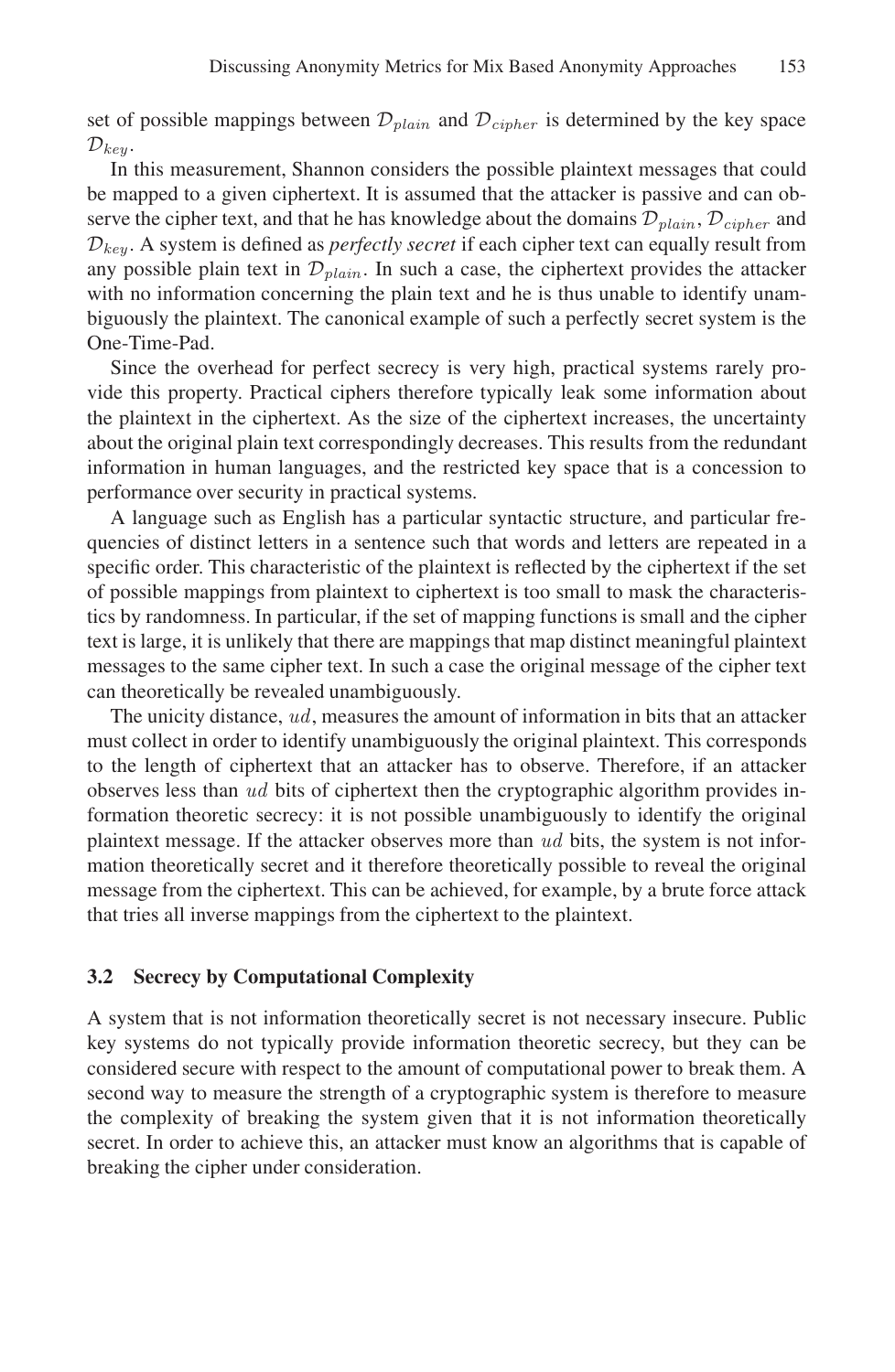### **3.3 Unicity Distance and Anonymity**

We identify parallels between the anonymity measurement of Mix based systems and the secrecy measurement in cryptography. Without restriction of generality we can assume that messages and ciphertexts consist of letters taken from the latin alphabet. The domain of the plaintext alphabet corresponds to the peer receivers in an anonymity system. Hence the messa[ge d](#page-18-4)omain  $\mathcal{D}_{plain}$  corresponds to the subset of peers that are communication partners of distinct senders in the anonymity system. Letters in the ciphertext can similarly be associated with the pair of sender and receiver anonymity sets  $X = (S', R')$  that the attacker can observe from the Mix network at each round. The set of possible sequences of pairs  $(S', R')$  therefore represents the ciphertext domain  $\mathcal{D}_{cipher}$  in encryption systems.

If the Mix system broadcasts the messages of the senders  $S'$  to all possible receivers R of the network instead of only to the real receivers  $R'$ , then the Mix approach provides perfect relationship anonymity as outlined in [12]. This situation is similar to perfect secrecy; since all possible receivers receive all messages at each round, the attacker gains no knowledge about the relationship between senders and receivers by observing sequences of  $(S', R')$ .

Nevertheless the overhead of broadcasting is very high, and practical systems do not use this function. Without broadcast it can be shown that an attacker observing sufficiently long sequences of pairs  $(S', R')$  can eventually gain enough information to reveal the relationship anonymity of a user. In particular, it has been shown by the disclosure attack[15] that if the attacker observes the pairs  $(S', R')$  in which a designated user, whom we call Alice, sends messages then he can unambiguously identify Alice's peer receivers. This assumes that Alice repeat[edl](#page-18-7)y communicates with her peer [re](#page-18-5)ceivers. This feature of anonymity systems is analogous to the ciphertext in encryption systems, which reflects the redundancy of the language. The sequences  $(S', R')$ reflect the "redundancy" of Alice's peers. The analogy between the key spaces for the cipher and the Mix system is not obvious at the moment and requires more research, but we can observe that the sequences of the pairs  $(S', R')$  are restricted by the number of users in the system, the user's communication partners and the batch size of the Mix.

A further refinement of the disclosure attack is the the hitting-set attack[5]. This attack was proven in [6] to require the least possible number of observations,  $(S', R')$ , to unambiguously disclose Alice's peers. Thus, by computing the average length of the sequences  $(S', R')$  required to disclose Alice's peers we obtain a measurement that corresponds to Shannon's unicity distance in encryption systems. If the attacker observes less than this number of pairs then the relationship anonymity is information theoretically secure, as Alice's peers cannot be unambiguously identified. Otherwise, information theoretic security cannot be assured. The hitting-set attack assumes the role of a practical brute force attack on the relationship anonymity, and thus as a measurement function for the information theoretic anonymity. This feature enables us to model and analyse anonymity through the hitting-set attack.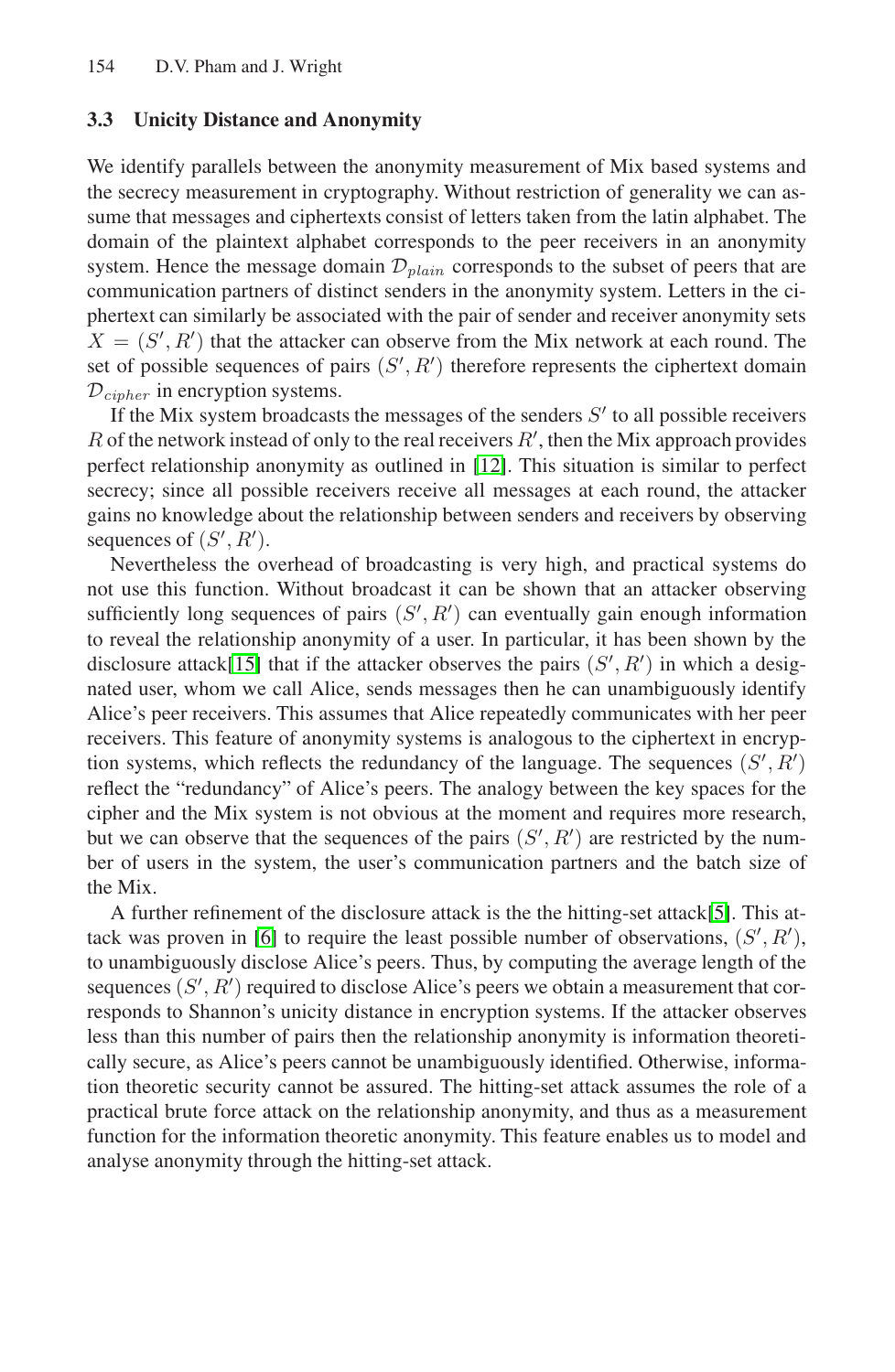### **4 Related Work**

We classify anonymity metrics applicable to the Mix by two main categories: *historyless measurements* and *historied measurements*. These categories are shown in Figure 2. Historyless measurements are characterised by measuring only the anonymity set, without considering information from past anonymity sets, or the potential for those in the future. Examples of these approaches are shown in [8, 13, 9].



**Fig. 2.** Categ[ori](#page-18-7)sation of different anonymity measurement approaches

In contrast are historied measurements that reveal the relationship anonymity between senders and recipients by relating past and future anonymity set relations. The first practical attack to do so was the disclosure attack[15], that showed that measuring the anonymity set alone does not adequately represent the anonymity provided by the system. Following this, the hitting-set attack[5] was introduced, which was proved to require the least number of observations to reveal the relationship anonymity by a passive global attacker[6]. By providing a lower bound for the number of observations required to unambiguously reveal all communication partners of a user, the hitting-set attack provides the basis for an information theoretic measurement of relationship anonymity.

[A](#page-18-9)[n i](#page-18-10)mportant strength of this approach is that it is logical and provides provable derivations of possible solutions from the information provided by the anonymity sets. We can therefore logically trace the state of anonymity from the initial state to the state in which all communication partners are revealed. This not only allows us to understand when particular states are reached, but further allows us to model the evolution of anonymity as information is gained. We discuss in this paper possible expansions of analyses and metrics based on this approach.

Other historied measurements rely on analysing the frequency by which a receiver obtains messages[10, 16, 17]. In this approach, the attacker observes the communication round of the network under two different conditions: the first is the observation of those peers that receive a message whenever a particular user sends a message. The second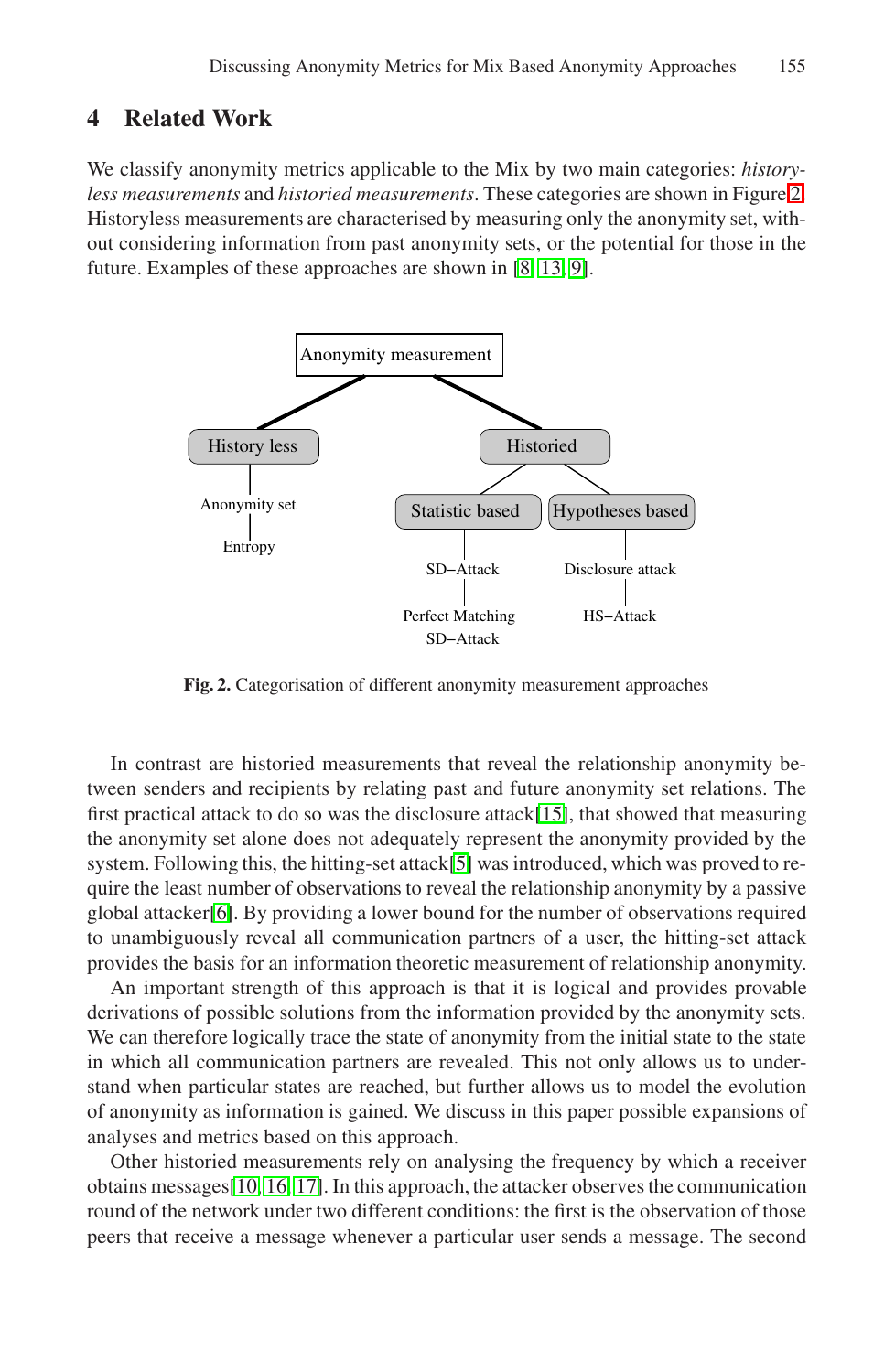condition is the observation of the receivers when Alice's does *not* participate. From the observations under these two conditions the attacker derives two communication distributions over the receivers, one with Alice's communication contribution and one without. This second distribution is the *background distribution*. By assuming that the background distribution remains constant over time one can remove the background distribution from the former distribution to produce a set of outstanding peers that may be the sender's peer partners. This approach circumvents the difficulty of analysing the possible solutions, however this simplification is not for free as the approach cannot itself prove that a set of receivers with outstanding distributions is a unique possible solution, nor if it is Alice's peers. This approach therefore cannot answer information theoretic questions.

We now examine in greater detail the development of the traditional metrics for anony[mit](#page-18-11)y systems.

### **4.1 Anonymity Set**

One of the first proposed, and simplest, measures for the anonymity afforded to a user in a Mix-style system is the size of the set of users that may have sent a message through the system. As this set becomes larger, the anonymity of the system increases. This technique, the *anonymity set*, was introduced by Chaum in 1988 to analyse his Dining Cryptographer Networks [18] and was used in a number of subsequent analyses of anonymous systems.

The most serious limitation of the anonymity set metric is its failure to express nonuniform probabilities across members of the set of senders. For systems such as the Dining Cryptographer Network, and for cascades of ideal Chaumian Mixes, this limitation is not apparent as sender probabilities are uniform to an observer. Intuitively, a system in which a given user is overwhelmingly likely to have produced a message should be considered less anonymous than one in which all users have equal probability.

Despite its simplicity and lack of applicability in more complex systems, the anonymity set has the advantage of being relatively simple to calculate and can, in general, provide a useful first abstraction of a system's anonymity. As such, it remained the major metric for analyses of anonymity systems for many years.

### **4.2 Information Theoretic Entropy Metrics**

In 2002, as a response to the limitations mentioned above, Danezis and Serjantov [19] and Díaz [20] independently proposed an extension of the anonymity set metric that considered the possibility that members of the anonymity set may have nonuniform possibilities of having sent a particular message. Both approaches measure the information-theoretic entropy of the anonymity set, and thus express the extra information required by an attacker to uniquely identify a given user. Díaz, however, chooses to normalise the entropy with respect to the number of users in the system. In both systems, the anonymity set is thus replace by an *anonymity probability distribution* that allows for a more powerful expression of a system's characteristics in anonymising users.

The core idea behind these information theoretic entropy-based metrics is that the anonymity of a system depends both on the size of the set of possible senders *and the*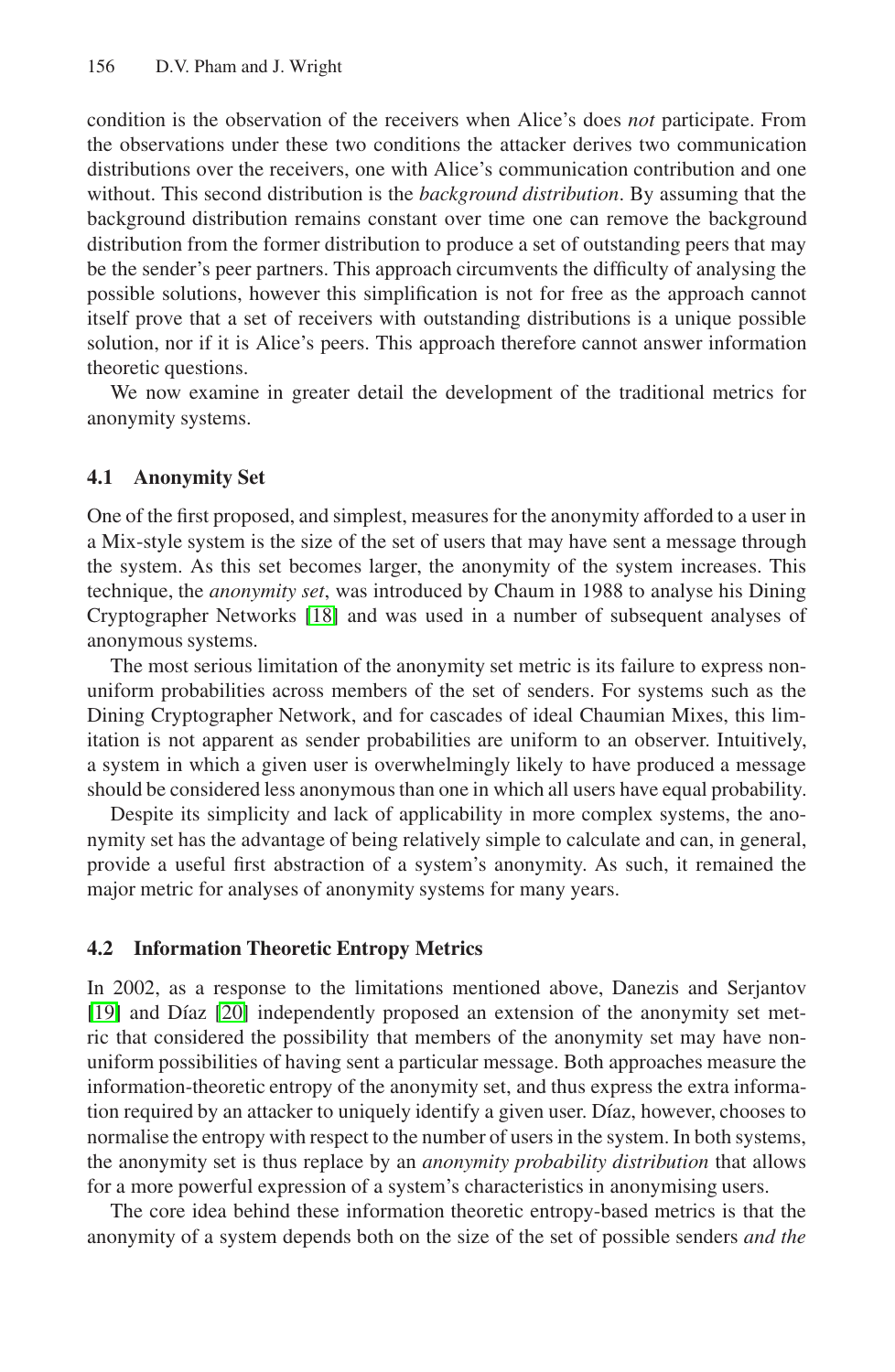*uniformity of the probabilities for that set*. The more homogenous the set of probabilities, the more information is required on average to describe the system. An attacker must consequently gather a greater number of observations to uniquely identify users.

The approach taken in these two papers has some limitations as a metric for anonymity systems. The foremost of these is that the quantification of anonymity is provided for a particular user, or a particular message, at a given point in the system execution. Whilst this allows for the direct quantification of the anonymity provided by a Mix at a given moment in time, it proves less effective for analysing a system in the abstract case.

More seriously, the reliance on the observations taken at a given point in a given system makes it extremely difficult to compare objectively different anonymity systems. The analysis provided by these methods can only reveal the likelihood of relationships between specific users and messages, and is not immediately suitable for a more general quantification.

These limitations can be overcome, to a certain extent, by a statistical approach. Diaz and Sassaman [21] used a large volume of gathered traffic data from two different Mixbased systems and calculate the maximum and minimum observed entropies over a long time period. This approach overcomes, to some extent, the limitation of the information theoretic entropy-based metrics at the expense of a much greater reliance on simulation.

### **4.3 Extensions of Information Theoretic Metrics**

There have been a number of attempts to extend the applicability of the basic information theoretic entropy-based metrics of anonymity.

As mentioned above, Díaz and Sassaman applied a statistical approach towards the comparison of two implemented Mix systems. This comparison made use of a simulation-based approach, based on large volume of traffic data collected from the existing MixMaster [22] and Reliable anonymous remailer networks. An information theoretic entropy-based measure, broadly similar to the approach of Danezis and Serjantov, was employed to examine the maximum and minimum expected anonymity provided to users under a variety of system settings and traffic conditions.

Wright[23] applied an information theoretic quantification, combined with simulations, to measure the amount of confusion introduce into message ordering by a variety of anonymity mechanisms that included Mixes. In this approach, pairs of messages were [inje](#page-19-1)cted together into the input message stream of different systems. The distance introduced between these originally adjacent messages in the stream of output messages was then used to calculate a probability distribution for the system over a large number of iterations. By calculating the distribution of the introduced distances, the effectiveness of the systems in "unordering" messages could be calculated and expressed in terms of information theoretic entropy. By considering only the input and output streams of messages, this approach allowed for an the comparison of a number of highly different abstract anonymity systems.

Chatzikokolakis [24] extended the use of entropy for measuring anonymity systems by considering channel capacity, a later development in Shannon's information theory that measures the information that can be transmitted reliably over a channel. Chatzikokolakis modelled the entire anonymity systems as an abstract channel that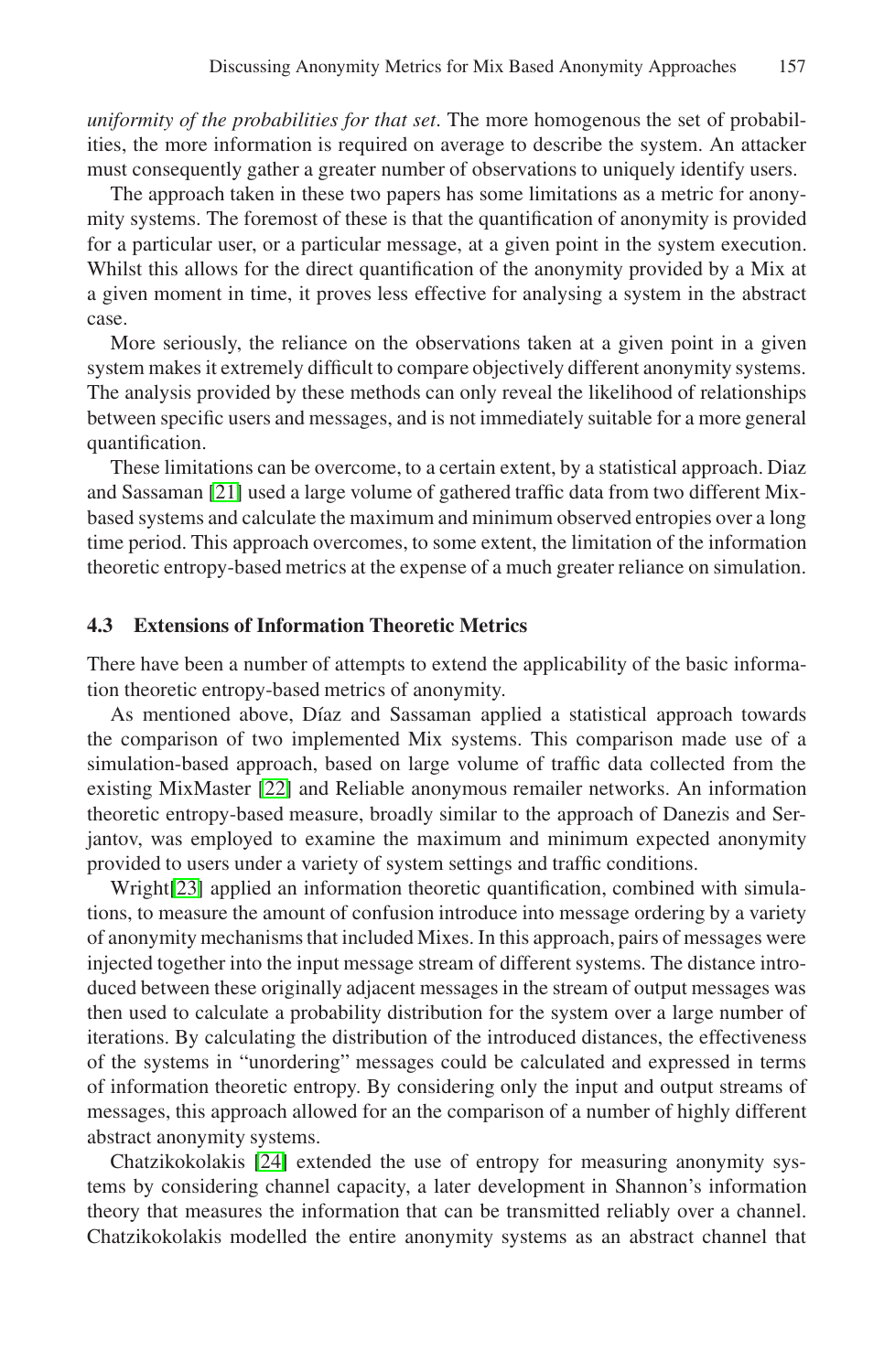transmits identifying information about users encoded as observations of message flow. The more effective this channel is at transmitting information, the less effective it is as an anonymity system. This approach was applied both to simple Mixes and to Chaum's Dining Cryptographer Networks. A further advantage of this approach is that, from the consideration of channel capacity, the error probability of an attacker in calculating identifying information may easily be expressed according to the number of observations at a given point.

### **4.4 Conclusion**

The development of anonymity metrics has progressed from highly simple quantifications through increasingly complex analyses of the information required to identify users. Later quantifications have sought to express anonymity in a variety of different systems, and to provide more fine-grained quantifications of the anonymity provided. Increasingly, these metrics have attempted to quantify the overall anonymity provided by a system rather than that that may be expected by a given user under given conditions.

There are still limitations, however, in the metrics that have been shown here. Most notably, the traditional anonymity metrics have expressed the amount of extra information required by an attacker to uniquely identify a us[er, b](#page-18-2)ut do not consider the ease with which that information may be obtained. We will now proceed to examine other forms of anonymity metric that seek to resolve the limitations that still exist in these metrics, by considering more directly attacks that result in the unique identification of users.

### **5 Statistics-Based Measurements**

The original statistic based approach was the statistical disclosure attack[10]. Although the name suggests a relationship, this attack only shares the attacker and Mix model with the original disclosure attack. The fundamental idea of the statistical disclosure attack is to count [the](#page-18-2) [cum](#page-18-9)ulative messages that each peer in S receives over several rounds. This counting is done for those rounds [whe](#page-18-2)re Alice participates and those in which Alice does not participate, in order to obtain the background frequency distribution. This results in two probability distribution vectors:  $\vec{P}_o$  with Alice's participation and  $\vec{P}_u$  without Alice's participation. Each entry in a vector represents the probability that the corresponding receiver is contacted. The difference between these two vectors result in a new probability distribution vector  $\vec{P}_{Alice}$  where peers with the most outstanding distributions are considered to be Alice's peers. Details about the computation of  $\vec{P}_o$ ,  $\vec{P}_u$  and  $\vec{P}_{Alice}$  can be found in [10, 16]. The mean number of observations required such that Alice's peers are outstanding is given by the formula [10]:

<span id="page-9-0"></span>
$$
t_{SD} > \left( \ln \left( \sqrt{\frac{m-1}{m^2}} + \sqrt{\frac{N-1}{N^2} (b-1)} \right) \right)^2, \tag{1}
$$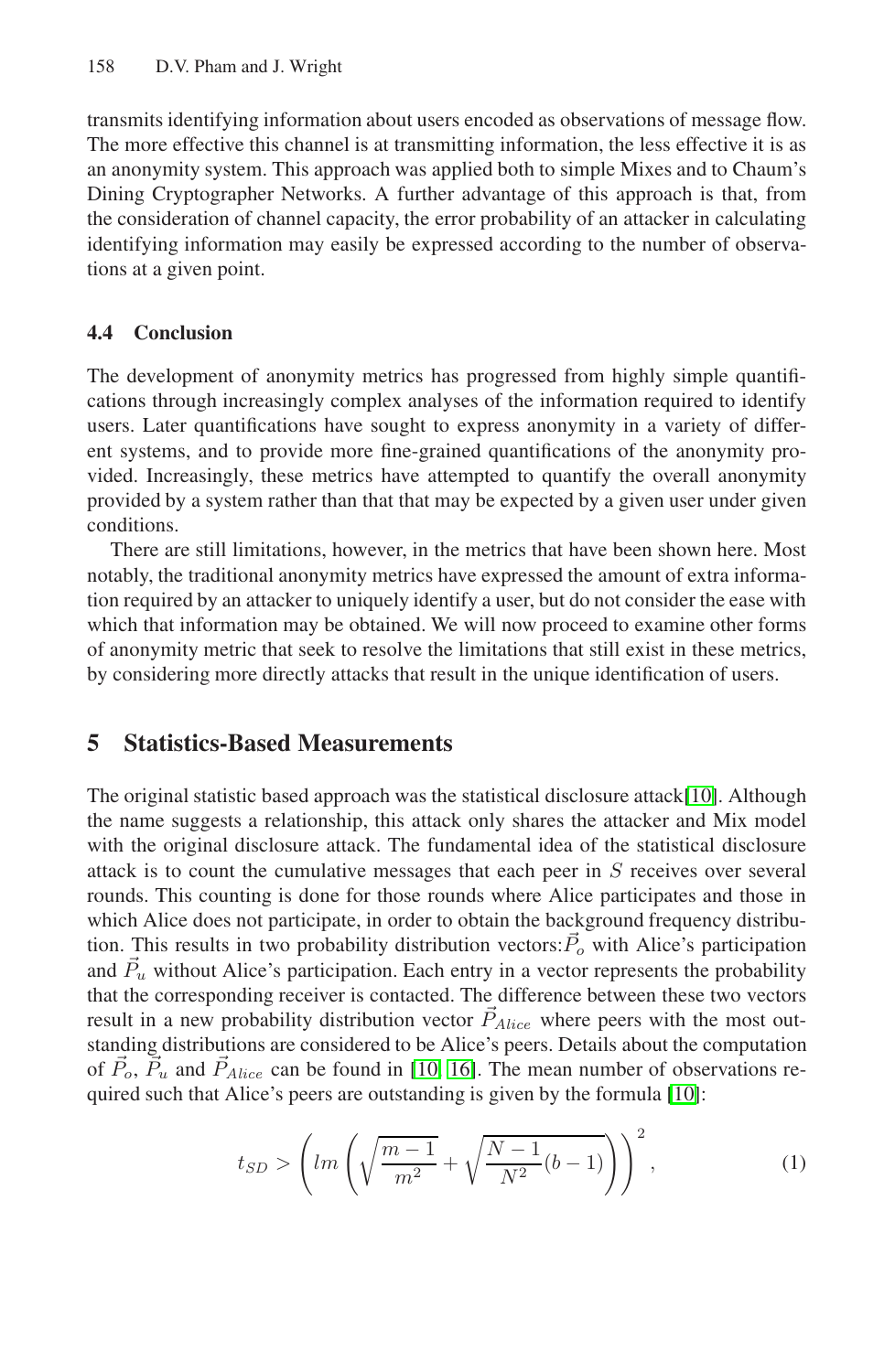where  $l$  is factor that determines the confidence of Alice's peers being outstanding. The value  $l = 1$  corresponds to an 84% confidence,  $l = 2$  to a 97% confidence and  $l = 3$  to a 99% confidence.

This approach is applicable only if:

- **–** Alice's peers are significantly more frequently contacted than non-peers,
- **–** the pre-knowledge of the frequency distribution of non-peers is given,
- **–** the frequency distributions of the non-peers do not change noticeably during the attack.

These requirements represent additional restrictions that do not exist in the disclosure attack or the hitting-set attack. In particular, the last point is somewhat unrealistic since it assumes that all senders in the network constantly maintain their communication behaviour. There is also no analysis of what is required for a change in communication frequency to be noticeable. Existing simulations in the literature do not address this problem, and simulate a constant sender behaviour.

This attack does not determine whether the set of most outstanding peers unambiguously represents Alice's peers or what the other solutions may be, as produced by the disclosure attack and hitting-set attack. The results of simulations based on this approach must therefore be considered carefully. Although some work based on this attack does consider the amount of observations for a successful attack, this represents the time taken for the attack to confirm *a priori* knowledge of Alice's peer partners. This is not necessarily related to the genuine identification of Alice's peers, since the criteria for the applicability and the termination of the attack is neither a necessary nor a sufficient condition for the identification of Alice's p[eer](#page-9-0) set.

The advantage of the statistical approach is that it is easy to count the required frequencies. Thus, given that all requirements are fulfilled, applying this approach is relatively straight forward.

### **5.1 Analysis**

[Fig](#page-9-0)ure 3 compares the mean number of observations,  $t_{SD}$ , by Equation (1) for  $l =$ 1, 2, 3 represented by the lines *SD*1, *SD*2, *SD*<sup>3</sup> with the mean number of observations required to disclose all of Alice's peers obtained by simulations using the hitting-set attack, represented by the line *HS*. In this simulation a set of b senders send messages to distinct receivers at each round. Among these  $b$  senders is Alice, who has  $m$  peer partners. Each of this peers is uniformly contacted by Alice with a probability of  $\frac{1}{m}$ . The other  $(b - 1)$  senders choose their receivers uniformly from the set of all possible receivers R with probability  $\frac{1}{N}$ . This simulation functions under the the assumptions for which Equation (1) is valid. The x-axis shows variation in one of the parameters  $N, b, m$ , while the y-axis shows the number of observations.

We can see in these graphs that if Alice's peers are statistically outstanding with at least 97% confidence (*SD*3) then, in many cases, Alice's peers can be unambiguously identified before this happens. In contrast to this, if Alice's peers are outstanding with a confidence of 85% (*SD*1) then Alice's peers can generally not be identified unambiguously. The relation between the statistical disclosure attack and the identification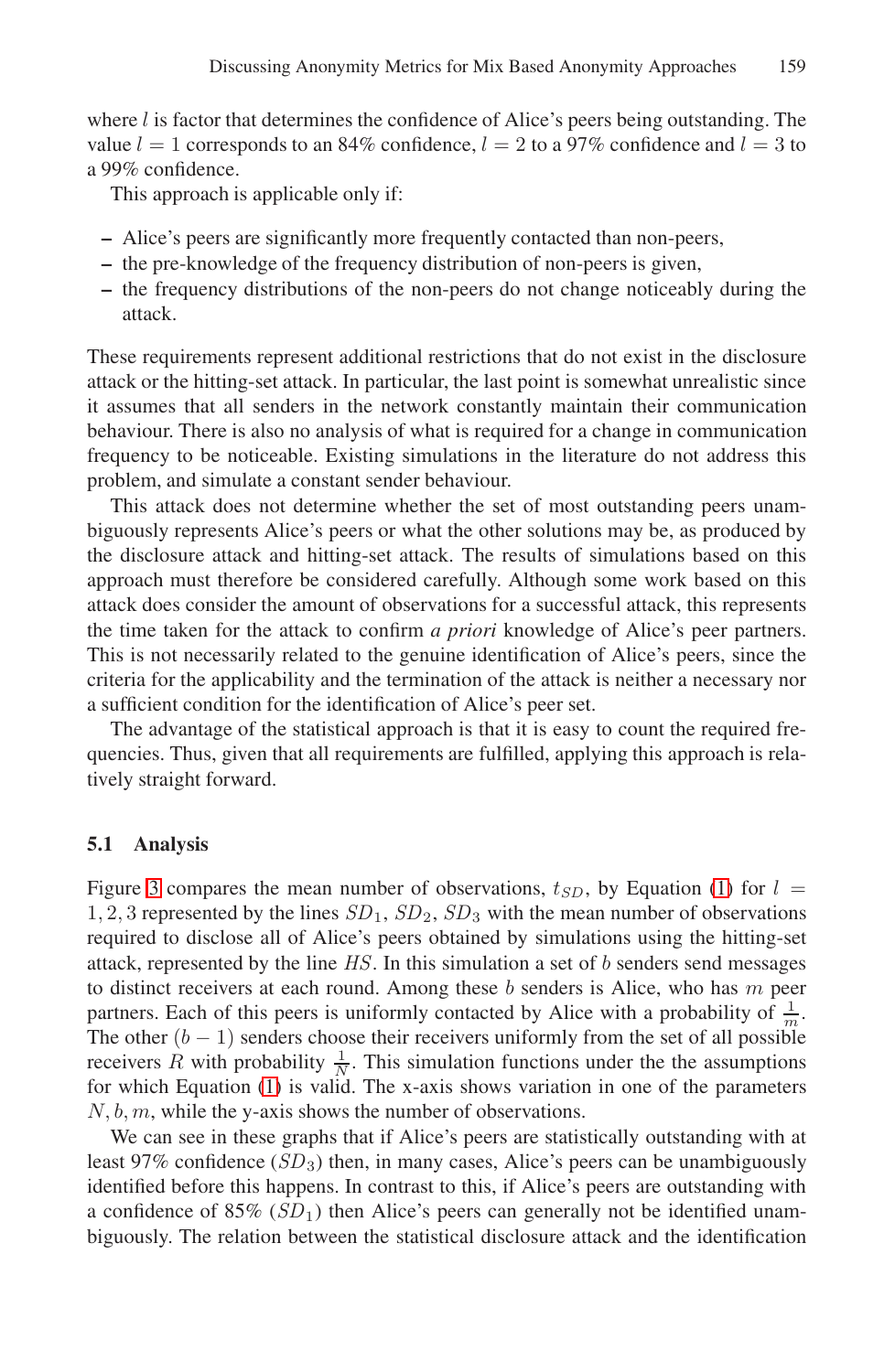<span id="page-11-1"></span>

**Fig. 3.** Comp[aris](#page-11-0)on of *SD*1, *SD*2, *SD*<sup>3</sup> with mean time to disclose all of Alice's peers by HS-attack

of Alice's peer is unclear. Nevertheless, many papers choose  $l = 2$  when measuring the mean time to identify Alice's peers because the graph for this value, *SD*<sup>2</sup> in Figure 3, is close to the mean number of observations required to identify Alice's peers unambiguously.

This result, however, is only a coincidence that holds for some parameters. A counterexample can be seen in Figure 4. We can see that, although Alice's peers are statistically significant with a confidence of  $97\%$  after  $t_{SD_2}$  observations, it is not possible



<span id="page-11-0"></span>Fig. 4. Comparison of  $SD_2$  with mean time to disclose all of Alice's peers by HS-attack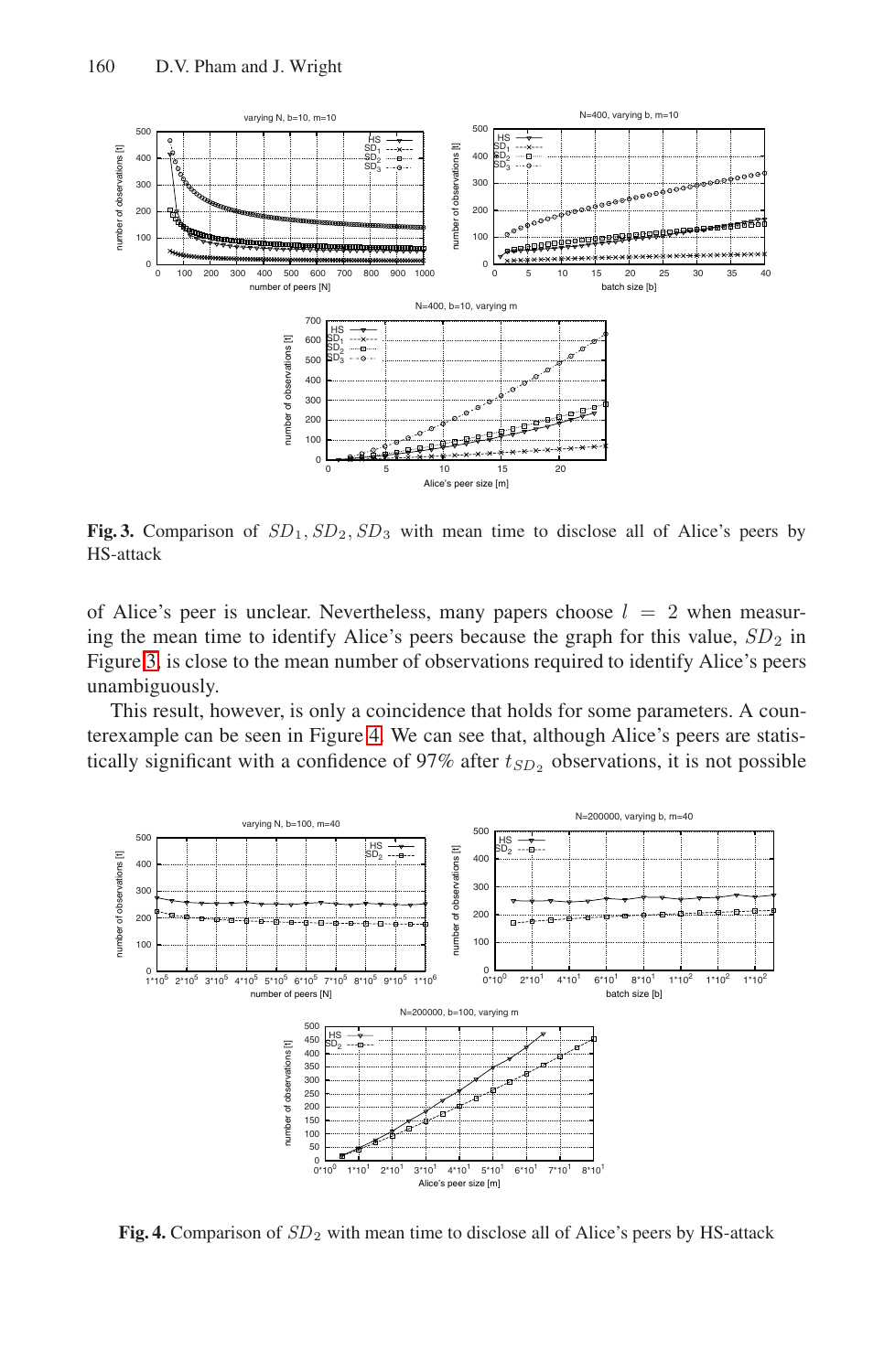to unambi[guo](#page-18-9)usly identify Alice's peers at that time. Thus Ali[ce c](#page-18-10)an still deny that the most significant peers are her peers, as many other possibilities remain. This example underpins that the measurement by the statistical attack does not provide assertions about the necessary or sufficient condition for the identification of Alice's peers.

Based on the statistical disclosure attack, and under its three main requirements, further statistics-based approaches have been suggested. While the statistical disclosure attack requires a uniform distribution of communication frequencies to peers, this requirement has been relaxed in [16]. A further refinement, the perfect-matching disclosure attack, combines the statistical approach with an anonymity set-based approach[17]. In this work, the statistical disclosure attack is first applied to obtain the distribution vector  $\vec{P}_{Alice}$ . This vector is then used to weight the sender-receiver relationship probability of the anonymity sets collected in additional rounds. The feedback of  $\vec{P}_{Alice}$ , combined with the distribution of  $\vec{P}_{Alice}$ , can be corrected by new observations. This approach can gain more precise results for  $\vec{P}_{Alice}$ , and is applicable for more varying user behaviour models, and thus relaxes the requirements of the statistical disclosure attack to a certain extent. The drawback of this approach is that it requires significantly more observations than the statistical disclosure attack and does not focus on achieving the least number of observations required to identify Alice's peers.

### **5.2 Information Theoretic Consideration**

By focusing on communication frequencies and not on analysing provable interrelations of the considered anonymity sets, statistical approaches leave the answer to the information theoretic question of possible solutions open. Furthermore, these approaches cannot easily measure real-world systems due to their restrictive pre-conditions. Thus, any relation between the statistical significance and the unambiguous identification of Alice's peers would only hold for those communication scenarios in which the preconditions are met. An anonymity metric derived from statistical approaches would therefore be of limited validity. Additionally, the amount of information measured by the statistical approaches to reach particular states of anonymity are still not designed to measure precisely the time of disclosing particular information. The number of observations required by the statistical approach may be lower or higher than the amount of observations required to reveal particular information unambiguously.

### **5.3 Complexity Theoretic Consideration**

Complexity theory asks the question: how hard will it be to break a system under the condition that it is information theoretically breakable? Since there is no proven relation between the statistical approaches and the information theoretic consideration, we must consider this aspect under the assumption that a relation does exist. Under this assumption, statistic based approaches will in general not determine how hard it is to disclose a particular anonymity state due to their lack of precision. What we can expect is that it these approaches may tell us when the disclosure of particular information is easy, by using more information than really necessary.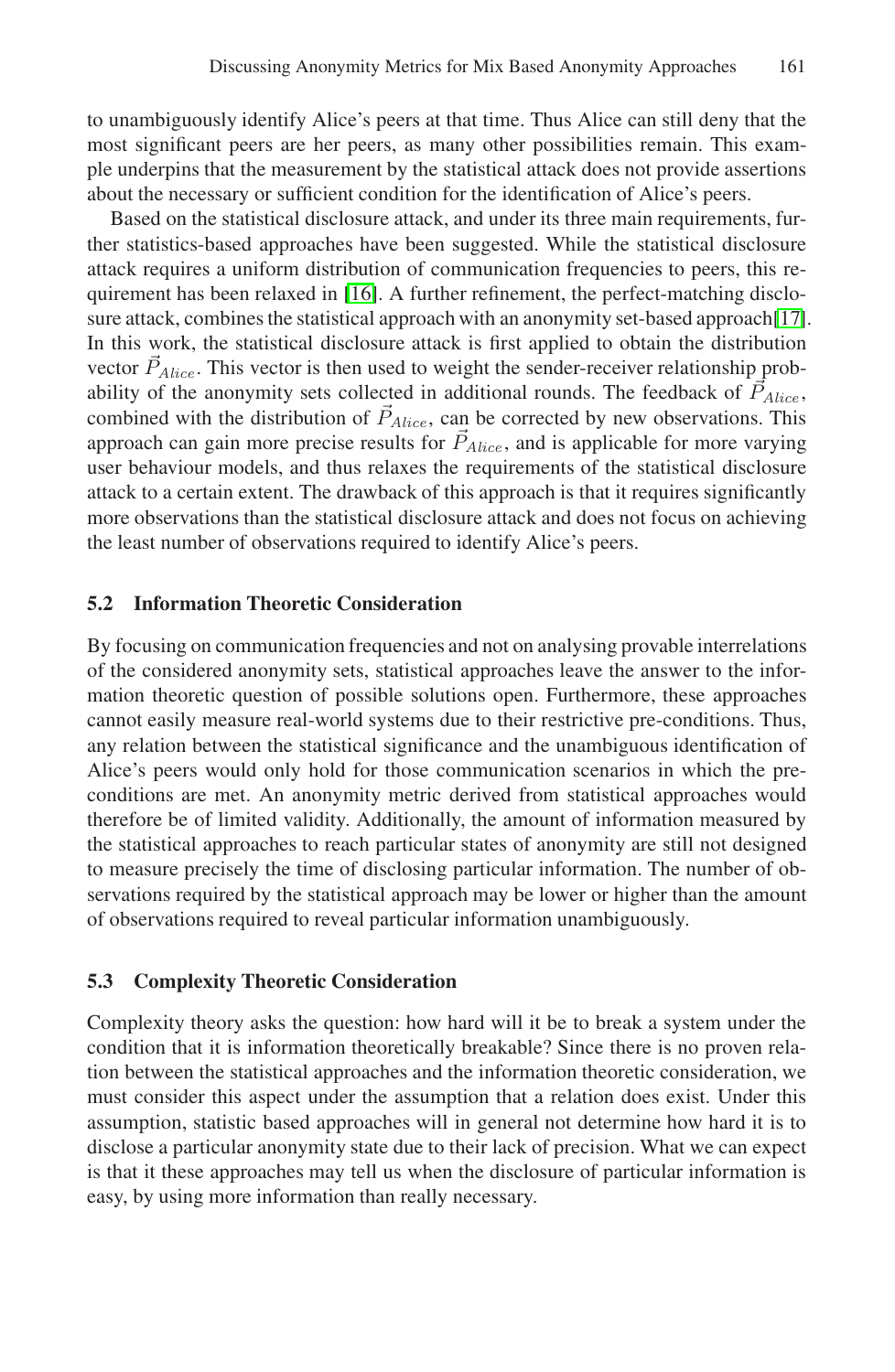### <span id="page-13-0"></span>**6 Hypothesis-Based Measures**

In our Mix model, it is assumed that Alice keeps communicating with a constant set of communication partners,  $\mathcal{H}_A$ , during a time period t, where  $|\mathcal{H}_A| = m$  it the amount of Alice's peers. Under this condition, the hitting-set attack provides confident and complete knowledge about all reasonable peer sets of Alice<sup>1</sup>. We will call each reasonable peer set  $\mathcal{H}$ , where  $|\mathcal{H}| = m$  represents a *hypothesis* and the set of all reasonable peer sets, the *hypothesis set*. Since the attacker only observes those receiver anonymity sets  $R'$  where Alice participates, only those sets which intersect with all the receiver anonymity sets  $R'_1, \ldots, R'_t$  observed by the attacker are *reasonable*. We will call each  $R'$  of the pair  $(S', R')$  an *observation* if  $Alice \in S'$ . Thus, each hypothesis is the result of the cumulative acquisition of information from all collected observations.

Within the period  $t$ , each observation can only give the attacker additional information about Alice's peers, and the hypothesis sets decreases with the increasing number of observations collected by the attacker.

The hypothesis set represents confident knowledge as each hypothesis is a proven hitting set with respect to the attacker's observations. It is complete because it covers all hitting sets. This complete knowledge allows us to measure information theoretically the length of the period  $t$  until some particular unambiguous information is revealed. We obtain a measure similar to the unicity distance in encryption systems that shows how long a user can maintain redundant communication behaviour without revealing particular information about his peers. The kind of information that could be revealed is discussed in the following sections.

Note that the most important difference between the hypothesis-based approach and the statistics-based approach is that we deal with confident and complete knowledge rather that statistics. All conclusions derived in this approach are logically verifiable. If we deduce that Alice's peer set can be identified, then this constitutes a proof that no other hypotheses are possible. In contrast to this, the statistical attacks provide only a set of significant frequencies for likely peer partners. Whether these peers are Alice's peers or not, or if there are other consistent hypotheses, cannot easily be determined.

#### **6.1 Information Theoretic Consideration**

Figure 5 shows the mean time to disclose all of Alice's peer by a simulated HS-attack, shown on the HS line, together with the mathematically derived time to reduce the hypothesis set to a size below 2, shown on the  $t_2$  line, and the mean time to disclose at least one of Alice's peers, shown on the t*part*. The model to derive these functions is discussed in the sequel.

**Full Disclosure.** We define *full disclosure* to be the anonymity state in which Alice's peer set can be unambiguously identified. This state is reflected in the hypothesis set, and is the point at which the hypothesis set consists of exactly one hypothesis. If we measure the mean number of observations,  $t<sub>full</sub>$ , such that the hypothesis set computed

<sup>1</sup> Note that statistical approaches are based on the same assumption; we clarify this here to illustrate the similarity to unicity distance.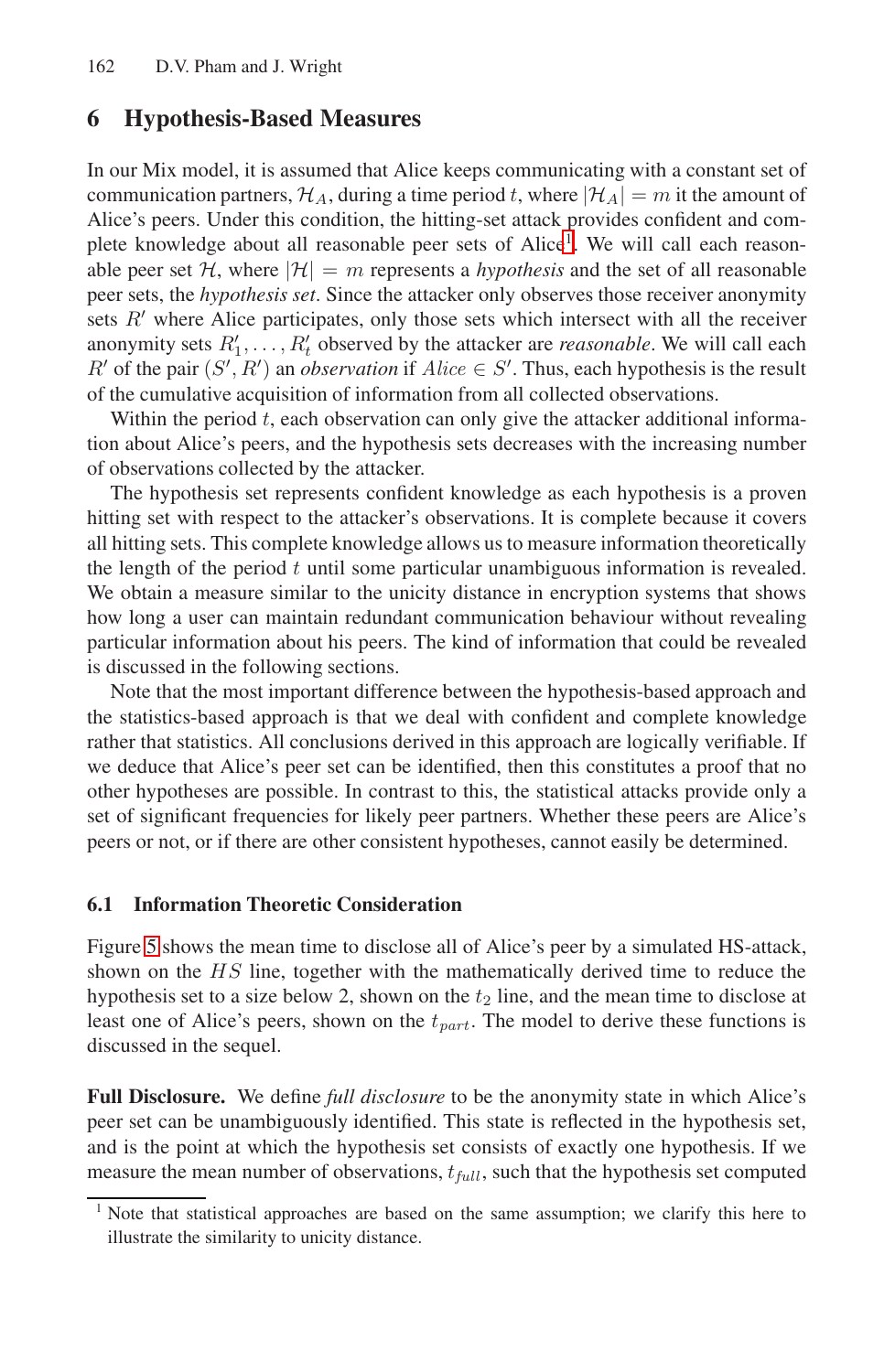<span id="page-14-0"></span>

**Fig. 5.** Comparison: HS-attack simulation, time to reduce hypot[hes](#page-11-1)is s[et](#page-11-0) below 2 and mean time to disclose at least one Alice's peers

by the hitting-set attack contains exactly one hypothesis, then we obtain an analogue to unicity distance for full disclosure. If the attacker observes less than t*full* observations, or if the period  $t$  is less than  $t_{full}$ , then Alice's peer set is information theoretically secure. [T](#page-13-0)his means that there is at least one ot[her h](#page-19-2)ypothesis, which could also be Alice's peer set. The mean time to disclose Alice's peers is shown in the Figures 3 and 4, labelled *HS*.

A mathematical lower and an upper bound for t*full* was first introduced in [6]. Closed formulae for the approximation of t*full* were provided in [25, 26]. [26] introduced the first mathematic model to describe the content of the hypothesis set with respect to the number of observations collected by the attacker. This enables the study of the evolution of the hypothesis set to different anonymity states. In particular, all anonymity measurements presented in Section 6 can be modelled by the approach of [26]. Nevertheless, this model was developed only for a uniform user communication, and more research is required to extend the model to [more](#page-19-2) realistic distributions.

*Hypothesis Set Characteristics.* The key to analysing the anonymity state of the Mix system is the content of the hypothesis set. Finding characteristics of the hypotheses is therefore crucial to understanding how the hypothesis set is affected if the attack obtains new observations. Apart from increasing our understanding of the change of the hypothesis set over time, these characteristics can also be used to mathematically model the hypothesis set and thus the evolution to distinct anonymity states as shown in [26]. Under the assumption that Alice has  $m$  peer partners, the following characteristics of the hypotheses within a hypothesis set was proven in [26]:

 $-$  Each hypotheses is a superset of a minimal hitting set. A *hitting set*,  $\mathcal{H}'$ , is a set that intersects with all observations of the attacker. It is *minimal* if no proper subset of  $\mathcal{H}'$  is a hitting set.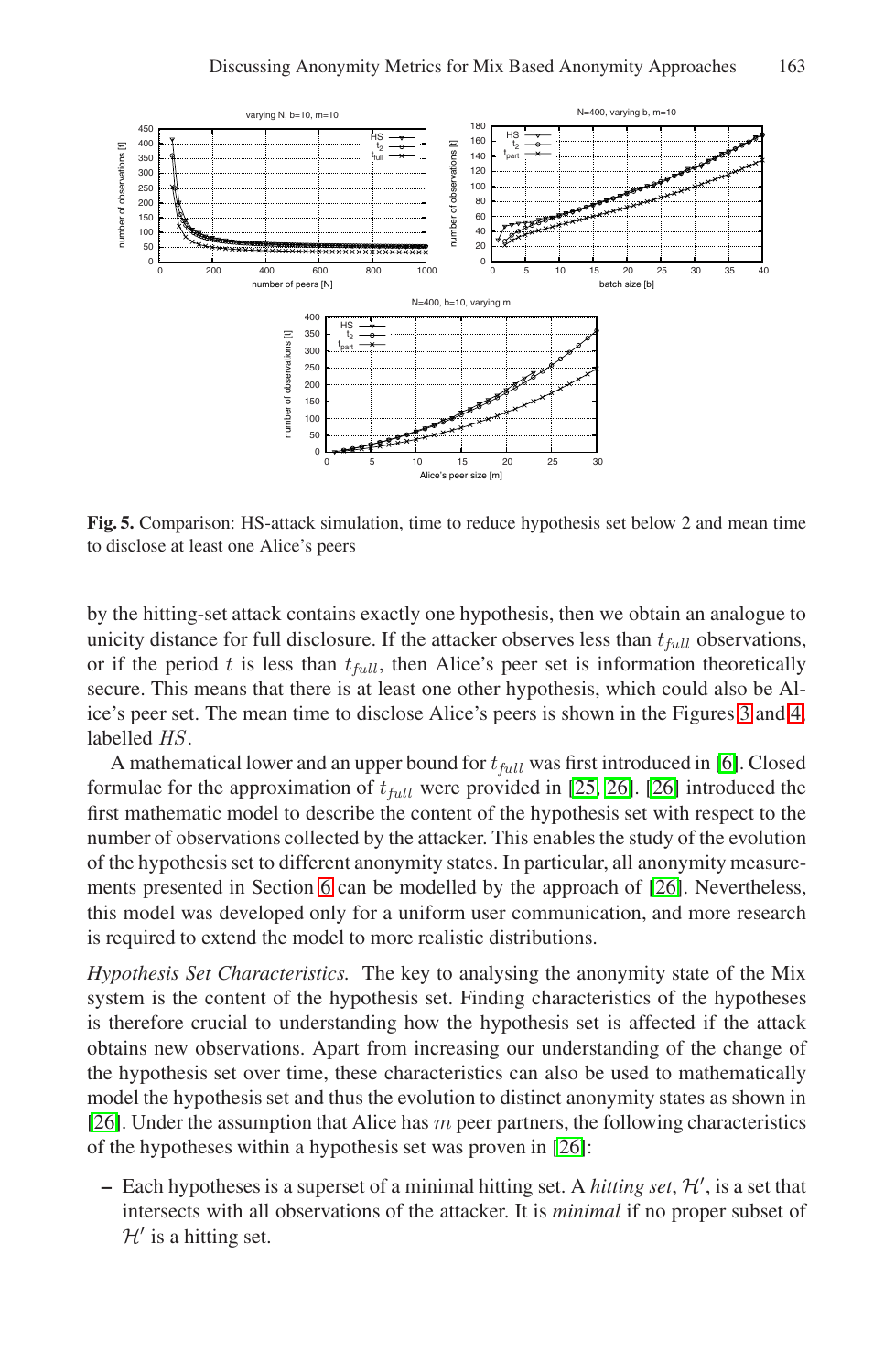- **–** With increasing observations, all hypotheses become minimal hitting sets.
- **–** The number of hypotheses is strictly bounded by  $b^m$ .
- **–** Each hypothesis, H, belongs to exactly one of the structures  $\mathfrak{H}_0, \ldots, \mathfrak{H}_m$ .  $\mathcal{H} \in \mathfrak{H}_i$ if and only if H contains  $(m - i)$  Alice's peers, i.e.  $|\mathcal{H} \cap \mathcal{H}_A| = (m - i)$ . In particular  $\mathfrak{H}_0 = {\mathcal{H}_A}.$
- **–** The number of hypotheses of the structure  $\mathfrak{H}_i$  is:

$$
|\mathfrak{H}_i| = \binom{m}{m-i}(b-1)^i = \binom{m}{i}(b-1)^i.
$$

– If Alice chooses her peers uniformly with probability  $\frac{1}{m}$  from  $\mathcal{H}_A$ , and the other  $(b-1)$  senders choose their peers with probability  $\frac{1}{N}$  from R at each round, then the probability that a hypotheses of the structure  $\mathfrak{H}_i$  is exclu[de](#page-14-0)d by the next observation is

$$
p_{inv}(N, b, m, i) = \frac{i}{m}(1 - \frac{m}{N})^{b-1}.
$$

With the main information determined the number of observations  $t_a$ , the average size of the hypothesis set is  $1 < a < b^m$ , starting with an initial hypothesis set of size  $b^m$ . For  $a = 2$ , the value of  $t_a$  is the number of observations such that the mean number of hypotheses in the hypothesis set is at most two. This function is shown in Figure 5

$$
t_a \le \frac{m(\ln{(b-1)} - \ln{(a^{1/m} - 1)})}{(1 - \frac{m}{N})^{b-1}}
$$

Note that the function  $t_a$  is not equal to  $t_{full}$ . The focus of  $t_a$  is the mean size a of the hypothesis set, therefore it is used to compute the number of observations required to reach this mean. In contrast, the focus of  $t_{full}$  is the mean number of observations such that the hypothesis set contains exactly one hypotheses, which is  $\mathcal{H}_A$ . Thus, both  $t_a$  and t*full* are reasonable means to measure the anonymity of the Mix system, but a closed formula for t*full* has not yet been discovered. Nevertheless, a proven lower bound for t*full* was introduced in [6].

Partial Disclosure. A new direction for measuring the anonymity of a Mix system is the consideration of the point at which at least one of Alice's peer can be unambiguously identified. We call this anonymity state *partial disclosure*. This measurement determines the first unambiguous information revealed by the Mix system. we can also visualise represent this anonymity state with the hypothesis set, it being the point at which all hypotheses have a particular peer in common. Again, we can obtain a unicitiy distance-like anonymity measurement by computing the average number of observations, t*part*, such that all hypotheses determined by the hitting-set attack contain at least one common peer of Alice.

If less than  $t_{part}$  observations are considered by the attack, or if  $t < t_{part}$ , then each of Alice's peers is information theoretically anonymous; none of Alice's peers can be unambiguously identified. This is a stricter anonymity criteria than full disclosure. Furthermore, the point at which at least one peer of Alice is disclosed is noticeably earlier than the point at which all of Alice's peers can be disclosed. The anonymity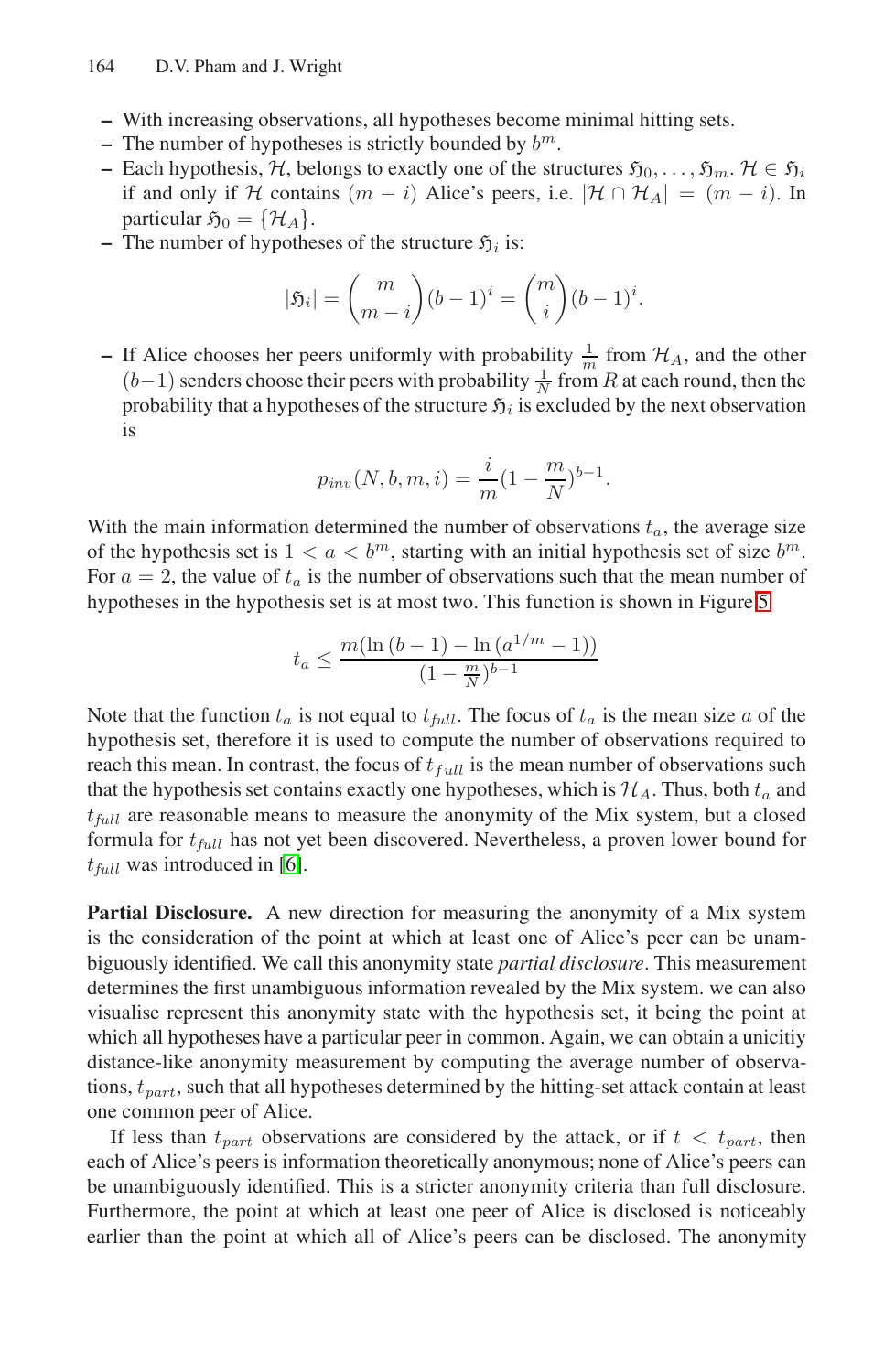provided by Mix systems therefore has to be reconsidered in this context. We further conjecture that measuring anonymity by partial disclosure is more solid than by full disclosure in the sense that dummy traffic, or the change of Alice's communication behaviour, may strongly affect the point of full disclosure while leaving the point of partial disclosure relatively untouched.

The first mathematical model for partial disclosure can be found in [26]. This model uses the hypothesis set characteristics and the uniform communication distribution of Alice and the remaining users described in the last section. That work gives the following formula for the probability of identifying at least one of Alice's peers after at most t observations:

$$
f_{id_{any}}(N, b, m, t) = \sum_{s=1}^{m} \left( (-1)^{s-1} {m \choose s} \frac{\prod_{i=1}^{m} (1 - (1 - \frac{i}{m} (1 - \frac{m}{N})^{b-1})^t)^{\binom{m}{i}(b-1)^i}}{\prod_{i=1}^{m-s} (1 - (1 - \frac{i}{m} (1 - \frac{m}{N})^{b-1})^t)^{\binom{m-s}{i}(b-1)^i}} \right)
$$

This combines with the mean time, t*part*, to disclose at least one of Alice's peers. This function is shown in relation with the simulated mean time for full disclosure and the time to reduce the hypotheses below a size of 2 in Figure 5.

$$
t_{part}(N, b, m, t) = \sum_{t=1}^{\infty} t \left( f_{id_{any}}(N, b, m, t) - f_{id_{any}}(N, b, m, t - 1) \right)
$$

A closed formula for t*part* has not yet been presented, and there is no study showing how partial disclosure is affected by different user communication behaviours. Despite this, the results discussed in this paper show prototypically what can be achieved with the hypothesis set and the identified structures with the current state of research.

**Beyond Unambiguity.** The full disclosure and partial disclosure metrics measure only the amount of observations required to reach full or partial disclosure. We could obtain a more refined anonymity measurement if we considered further properties of the hypothesis set. Assume that t observations remain to reach full or partial disclosure; a more refined information theoretic measurement could, for example, take into account that a hypothesis set in which each hypothesis contains at least  $m - 1$  of Alice's peers, is less anonymous than a hypothesis set in which each hypothesis contains only one of Alice's peers. In [26] the point at which each hypothesis contained a particular number of observations was measure, but this measurement has not been integrated into the full or partial disclosure measurement.

### **6.2 Complexity Theoretic Consideration**

As of yet, it has not been analysed if there are instances in which the hitting-set attack requires less than exponential run time. Thus, the complexity based anonymity of the Mix system remains open research.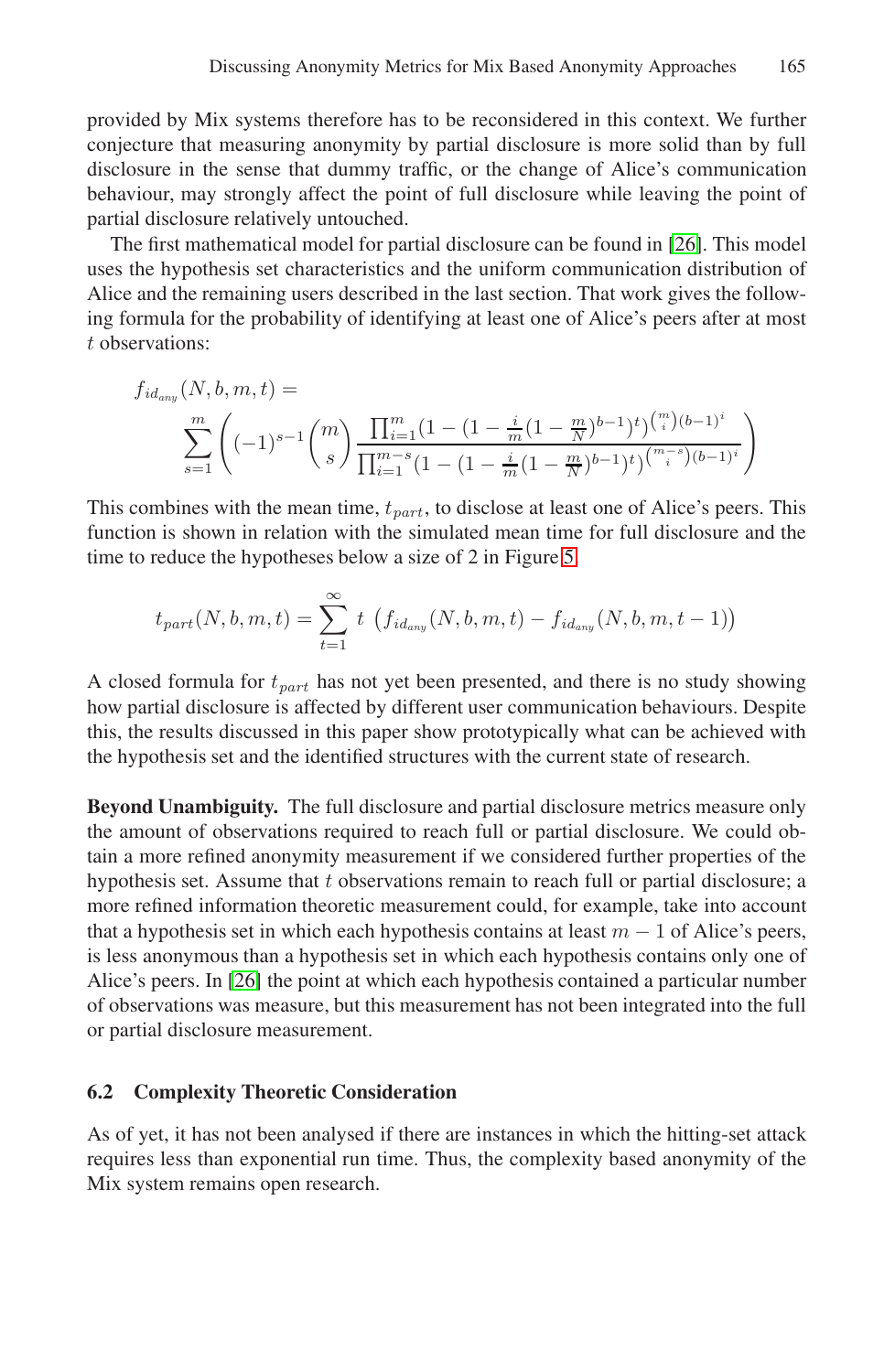# **7 Conclusion**

We outline in this paper the historical development of anonymity measurement strategies from historyless to historied metrics. Since the anonymity of a system depends on the knowledge of the attacker, which grows over time, it is appropriate to measure the anonymity of a system by considering these historied approaches. We identify two families in the literature that we refer to as statistics-based and hypothesis-based. The main advantage of the statistics-based approaches is their simplicity through reliance on statistics. At the same time this presents a disadvantage because these approaches do not identify unambiguous communication relationships.

As a mathematical consequence, the measurements provided by statistical approaches are inappropriate for measuring the precise point at which communication relationships may be identified. As a practical consequence, a user can deny having contacted the statistically significant peers because the statistical approach cannot provide a logical proof of the relationship between a sender and the statistically identified peers.

In contrast to the statistics-based approaches, hypotheses based measurements relying on the hitting-set attack are precise and complete, and mathematical models and approximations built on this foundation are logically sound. We can consequently gain reasonable and precise understanding of the evolution of the anonymity of a Mix system over time.

The most important information used to analyse and measure the anonymity of a system is the hypothesis set. We outline that structures and bounds of the hypothesis set could be identified, which enables the description of the evolution of the hypothesis set. There are still, however, many open questions regarding hypothesis sets. Analysing hypotheses under the assumption of a uniformly distributed communication can be considered as a proof of concept, but we believe that the model enables more realistic analysis as the identified bounds and structures, apart from the probability P*inv* to exclude hypotheses, are invariant with the communication distributions of the sender.

Another open question is the detection and classification of instances that may be broken in less than exponential time. Finally, it would be interesting to investigate strategies to increase a user's possible anonymous communication time with as little overhead as possible, and thus to discover strategies to effectively and efficiently "attack the attacker".

### **References**

- <span id="page-17-0"></span>[1] Chaum, D.L.: Untraceable Electronic Mail, Return Addresses, and Digital Pseudonyms. Communications of the ACM 24(2), 84–88 (1981)
- [2] Camenisch, J., Lysyanskaya, A.: An Efficient System for Non-transferable Anonymous Credentials with Optional Anonymity Revocation. In: Pfitzmann, B. (ed.) EUROCRYPT 2001. LNCS, vol. 2045, pp. 93–118. Springer, Heidelberg (2001)
- [3] Goldschlag, D.M., Reed, M.G., Syverson, P.F.: Hiding Routing Information. In: Anderson, R. (ed.) IH 1996. LNCS, vol. 1174, pp. 137–150. Springer, Heidelberg (1996)
- <span id="page-17-1"></span>[4] Shannon, C.E.: Communication theory of secrecy systems. Bell Syst. Tech. J 28, 656–715 (1949)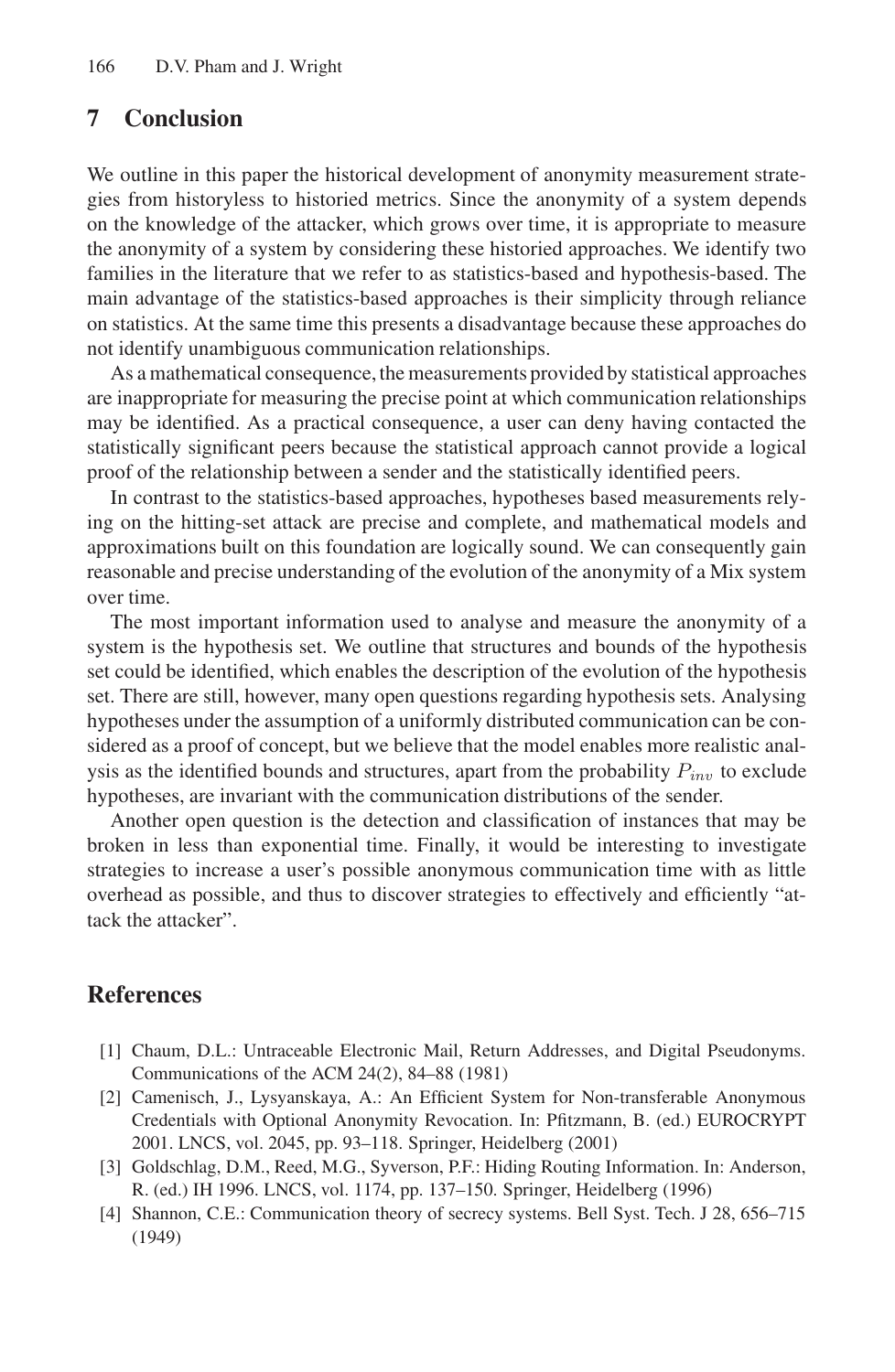- <span id="page-18-7"></span>[5] Kesdogan, D., Pimenidis, L.: The Hitting Set Attack on Anonymity Protocols. In: Fridrich, J. (ed.) IH 2004. LNCS, vol. 3200, pp. 326–339. Springer, Heidelberg (2004)
- <span id="page-18-5"></span>[6] Kesdogan, D., Agrawal, D., Pham, V., Rauterbach, D.: Fundamental Limits on the Anonymity Provided by the Mix Technique. In: IEEE Symposium on Security and Privacy (2006)
- [7] Pham, V.: Analysis of the Anonymity Set of Chaumian Mixes. In: 13th Nordic Workshop on Secure IT-Systems (October 2008)
- <span id="page-18-0"></span>[8] Díaz, C., Seys, S., Claessens, J., Preneel, B.: Towards Measuring Anonymity. In: Dingledine, R., Syverson, P.F. (eds.) PET 2002. LNCS, vol. 2482, pp. 54–68. Springer, Heidelberg (2003)
- <span id="page-18-1"></span>[9] Edman, M., Sivrikaya, F., Yener, B.: A Combinatorial Approach to Measuring Anonymity, pp. 356–363 (2007)
- <span id="page-18-2"></span>[10] Danezis, G.: Statistical Disclosure Attacks: Traffic Confirmation in Open Environments. In: Gritzalis, V., Samarati, K. (eds.) Proceedings of Security and Privacy in the Age of Uncertainty (SEC2003), Athens, IFIP TC11, pp. 421–426. Kluwer, Dordrecht (2003)
- <span id="page-18-3"></span>[11] Padlipsky, M.A., Snow, D.W., Karger, P.A.: Limitations of End-to-End Encryption in Secure Computer Networks. Technical Report ESD-TR-78-158, Hanscom AFB, MA (August 1978)
- <span id="page-18-4"></span>[12] Pfitzmann, A.: Diensteintegrierende Kommunikationsnetze mit teilnehmerüberprüfbarem Datenschutz. Informatik-Fachberichte, vol. 234 (1990)
- <span id="page-18-8"></span>[13] Serjantov, A., Danezis, G.: Towards an Information Theoretic Metric for Anonymity. In: Dingledine, R., Syverson, P.F. (eds.) PET 2002. LNCS, vol. 2482, pp. 259–263. Springer, Heidelberg (2003)
- <span id="page-18-6"></span>[14] Denning, D.E.R.: Cryptography and data security. Addison-Wesley Longman Publishing Co., Inc., Boston (1982)
- [15] Kesdogan, D., Agrawal, D., Penz, S.: Limits of Anonymity in Open Environments. In: Petitcolas, F.A.P. (ed.) IH 2002. LNCS, vol. 2578, pp. 53–69. Springer, Heidelberg (2002)
- <span id="page-18-9"></span>[16] Mathewson, N., Dingledine, R.: Practical Traffic Analysis: Extending and Resisting Statistical Disclosure. In: Martin, D., Serjantov, A. (eds.) PET 2004. LNCS, vol. 3424, pp. 17–34. Springer, Heidelberg (2005)
- <span id="page-18-10"></span>[17] Troncoso, C., Gierlichs, B., Preneel, B., Verbauwhede, I.: Perfect matching disclosure attacks. In: Borisov, N., Goldberg, I. (eds.) PETS 2008. LNCS, vol. 5134, pp. 2–23. Springer, Heidelberg (2008)
- <span id="page-18-11"></span>[18] Chaum, D.: The dining cryptographers problem: Unconditional sender and recipient untraceability. Journal of Cryptology 1, 65–75 (1988)
- [19] Serjantov, A., Danezis, G.: Towards an information theoretic metric for anonymity. In: Dingledine, R., Syverson, P.F. (eds.) PET 2002. LNCS, vol. 2482, pp. 41–53. Springer, Heidelberg (2003)
- [20] Diaz, C., Seys, S., Claessens, J., Preneel, B.: Towards measuring anonymity. In: Dingledine, R., Syverson, P.F. (eds.) PET 2002. LNCS, vol. 2482, pp. 54–68. Springer, Heidelberg (2003)
- [21] Diaz, C., Sassaman, L., Dewitte, E.: Comparison between two practical mix designs. In: Samarati, P., Ryan, P.Y.A., Gollmann, D., Molva, R. (eds.) ESORICS 2004. LNCS, vol. 3193, pp. 141–159. Springer, Heidelberg (2004)
- [22] Möller, U., Cottrell, L., Palfrader, P., Sassaman, L.: Mixmaster Protocol Version 2. IETF Internet Draft (July 2003)
- [23] Wright, J.: Characterising Anonymity Systems. PhD thesis, Department of Computer Science, University of York, York (November 2007)